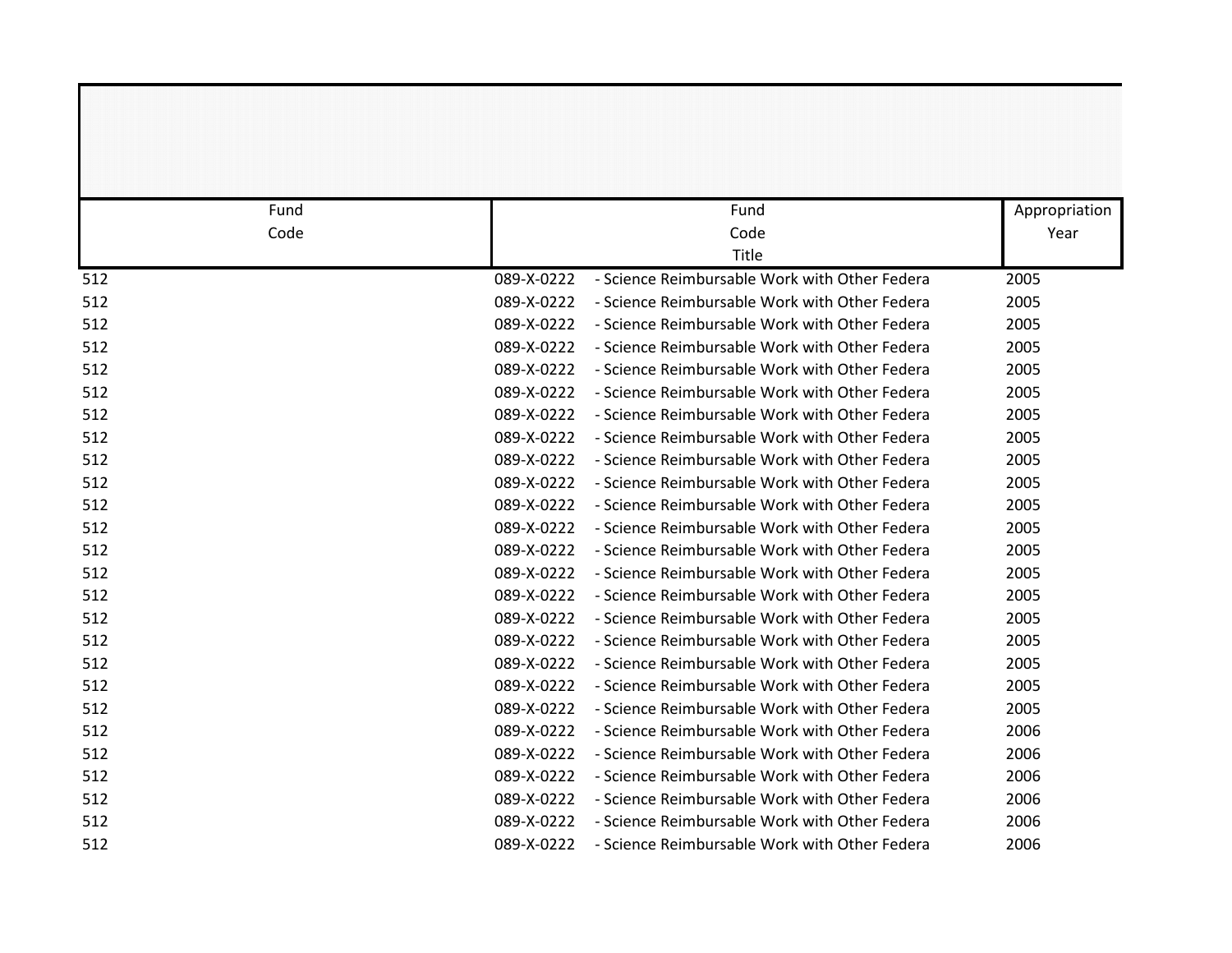| - Science Reimbursable Work with Other Federa<br>2007 |
|-------------------------------------------------------|
| 2007<br>- Science Reimbursable Work with Other Federa |
| - Science Reimbursable Work with Other Federa<br>2007 |
| - Science Reimbursable Work with Other Federa<br>2007 |
| - Science Reimbursable Work with Other Federa<br>2007 |
| - Science Reimbursable Work with Other Federa<br>2007 |
| - Science Reimbursable Work with Other Federa<br>2007 |
| - Science Reimbursable Work with Other Federa<br>2008 |
| - Science Reimbursable Work with Other Federa<br>2008 |
| - Science Reimbursable Work with Other Federa<br>2008 |
| - Science Reimbursable Work with Other Federa<br>2008 |
| - Science Reimbursable Work with Other Federa         |
| 2009                                                  |
| - Science Reimbursable Work with Other Federa<br>2009 |
| - Science Reimbursable Work with Other Federa<br>2009 |
| - Science Reimbursable Work with Other Federa<br>2010 |
| - Science Reimbursable Work with Other Federa<br>2010 |
| - Science Reimbursable Work with Other Federa<br>2010 |
| - Science Reimbursable Work with Other Federa<br>2011 |
| - Science Reimbursable Work with Other Federa<br>2011 |
| - Science Reimbursable Work with Other Federa<br>2011 |
| - Science Reimbursable Work with Other Federa<br>2011 |
| - Science Reimbursable Work with Other Federa<br>2011 |
| - Science Reimbursable Work with Other Federa<br>2011 |
| - Science Reimbursable Work with Other Federa<br>2012 |
| - Science Reimbursable Work with Other Federa<br>2012 |
| - Science Reimbursable Work with Other Federa<br>2012 |
| - Science Reimbursable Work with Other Federa<br>2012 |
| - Science Reimbursable Work with Other Federa<br>2012 |
| 2012<br>- Science Reimbursable Work with Other Federa |
| - Science Reimbursable Work with Other Federa<br>2012 |
| - Science Reimbursable Work with Other Federa<br>2013 |
| - Science Reimbursable Work with Other Federa<br>2013 |
| - Science Reimbursable Work with Other Federa<br>2013 |
| - Science Reimbursable Work with Other Federa<br>2013 |
|                                                       |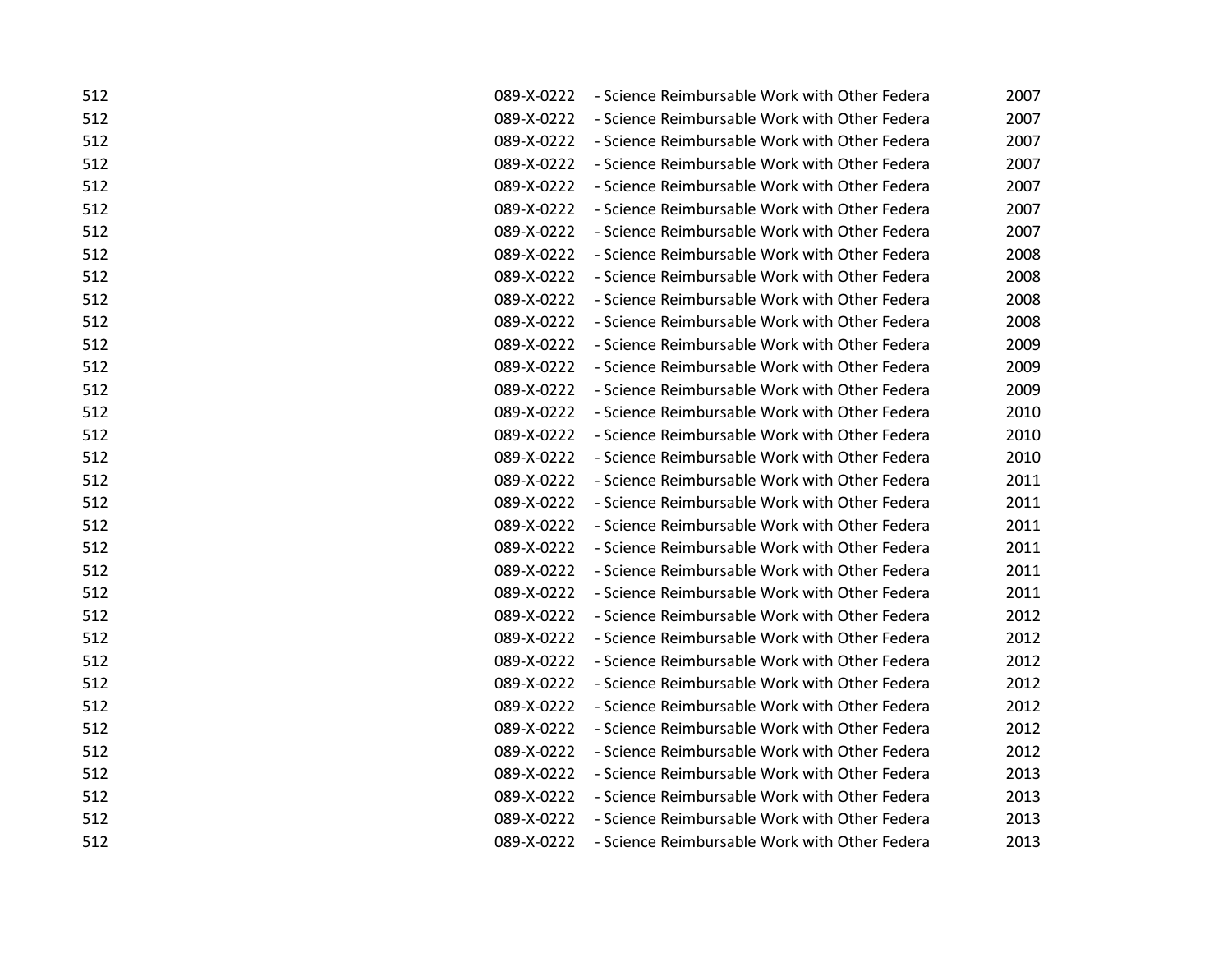| 512 | 089-X-0222 | - Science Reimbursable Work with Other Federa | 2013 |
|-----|------------|-----------------------------------------------|------|
| 512 | 089-X-0222 | - Science Reimbursable Work with Other Federa | 2013 |
| 512 | 089-X-0222 | - Science Reimbursable Work with Other Federa | 2013 |
| 512 | 089-X-0222 | - Science Reimbursable Work with Other Federa | 2014 |
| 512 | 089-X-0222 | - Science Reimbursable Work with Other Federa | 2014 |
| 512 | 089-X-0222 | - Science Reimbursable Work with Other Federa | 2014 |
| 512 | 089-X-0222 | - Science Reimbursable Work with Other Federa | 2014 |
| 512 | 089-X-0222 | - Science Reimbursable Work with Other Federa | 2014 |
| 512 | 089-X-0222 | - Science Reimbursable Work with Other Federa | 2014 |
| 512 | 089-X-0222 | - Science Reimbursable Work with Other Federa | 2014 |
| 512 | 089-X-0222 | - Science Reimbursable Work with Other Federa | 2014 |
| 512 | 089-X-0222 | - Science Reimbursable Work with Other Federa | 2014 |
| 512 | 089-X-0222 | - Science Reimbursable Work with Other Federa | 2014 |
| 512 | 089-X-0222 | - Science Reimbursable Work with Other Federa | 2014 |
| 512 | 089-X-0222 | - Science Reimbursable Work with Other Federa | 2014 |
| 512 | 089-X-0222 | - Science Reimbursable Work with Other Federa | 2014 |
| 512 | 089-X-0222 | - Science Reimbursable Work with Other Federa | 2014 |
| 512 | 089-X-0222 | - Science Reimbursable Work with Other Federa | 2014 |
| 512 | 089-X-0222 | - Science Reimbursable Work with Other Federa | 2014 |
| 512 | 089-X-0222 | - Science Reimbursable Work with Other Federa | 2015 |
| 512 | 089-X-0222 | - Science Reimbursable Work with Other Federa | 2015 |
| 512 | 089-X-0222 | - Science Reimbursable Work with Other Federa | 2015 |
| 512 | 089-X-0222 | - Science Reimbursable Work with Other Federa | 2015 |
| 512 | 089-X-0222 | - Science Reimbursable Work with Other Federa | 2015 |
| 512 | 089-X-0222 | - Science Reimbursable Work with Other Federa | 2015 |
| 512 | 089-X-0222 | - Science Reimbursable Work with Other Federa | 2015 |
| 512 | 089-X-0222 | - Science Reimbursable Work with Other Federa | 2015 |
| 512 | 089-X-0222 | - Science Reimbursable Work with Other Federa | 2015 |
| 512 | 089-X-0222 | - Science Reimbursable Work with Other Federa | 2015 |
| 512 | 089-X-0222 | - Science Reimbursable Work with Other Federa | 2015 |
| 512 | 089-X-0222 | - Science Reimbursable Work with Other Federa | 2015 |
| 512 | 089-X-0222 | - Science Reimbursable Work with Other Federa | 2015 |
| 512 | 089-X-0222 | - Science Reimbursable Work with Other Federa | 2015 |
| 512 | 089-X-0222 | - Science Reimbursable Work with Other Federa | 2015 |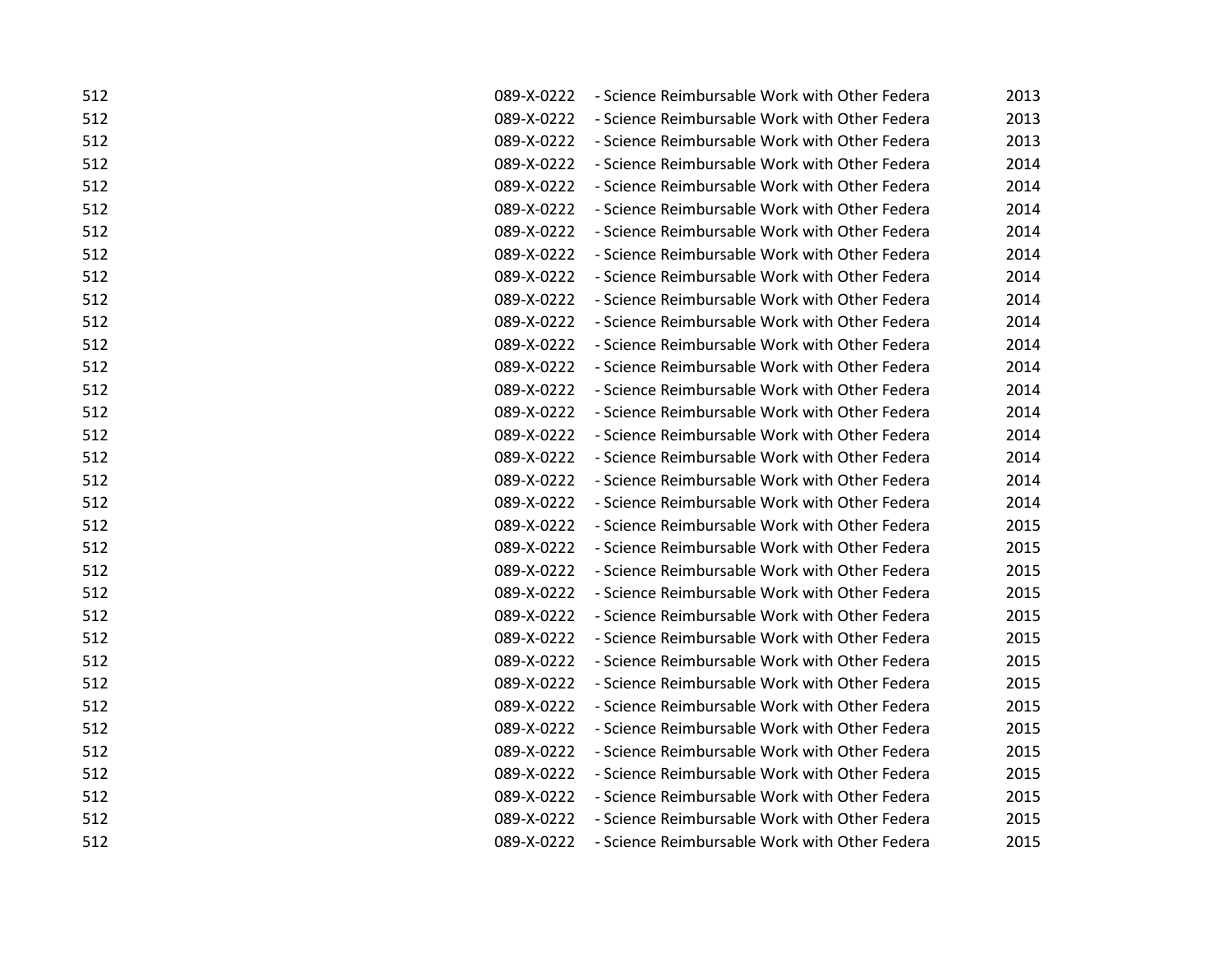| 512 | 089-X-0222 | - Science Reimbursable Work with Other Federa | 2015 |
|-----|------------|-----------------------------------------------|------|
| 512 | 089-X-0222 | - Science Reimbursable Work with Other Federa | 2015 |
| 512 | 089-X-0222 | - Science Reimbursable Work with Other Federa | 2016 |
| 512 | 089-X-0222 | - Science Reimbursable Work with Other Federa | 2016 |
| 512 | 089-X-0222 | - Science Reimbursable Work with Other Federa | 2016 |
| 512 | 089-X-0222 | - Science Reimbursable Work with Other Federa | 2016 |
| 512 | 089-X-0222 | - Science Reimbursable Work with Other Federa | 2016 |
| 512 | 089-X-0222 | - Science Reimbursable Work with Other Federa | 2016 |
| 512 | 089-X-0222 | - Science Reimbursable Work with Other Federa | 2016 |
| 512 | 089-X-0222 | - Science Reimbursable Work with Other Federa | 2016 |
| 512 | 089-X-0222 | - Science Reimbursable Work with Other Federa | 2016 |
| 512 | 089-X-0222 | - Science Reimbursable Work with Other Federa | 2016 |
| 512 | 089-X-0222 | - Science Reimbursable Work with Other Federa | 2016 |
| 512 | 089-X-0222 | - Science Reimbursable Work with Other Federa | 2016 |
| 512 | 089-X-0222 | - Science Reimbursable Work with Other Federa | 2016 |
| 512 | 089-X-0222 | - Science Reimbursable Work with Other Federa | 2016 |
| 512 | 089-X-0222 | - Science Reimbursable Work with Other Federa | 2016 |
| 512 | 089-X-0222 | - Science Reimbursable Work with Other Federa | 2016 |
| 512 | 089-X-0222 | - Science Reimbursable Work with Other Federa | 2016 |
| 512 | 089-X-0222 | - Science Reimbursable Work with Other Federa | 2016 |
| 512 | 089-X-0222 | - Science Reimbursable Work with Other Federa | 2016 |
| 512 | 089-X-0222 | - Science Reimbursable Work with Other Federa | 2016 |
| 512 | 089-X-0222 | - Science Reimbursable Work with Other Federa | 2016 |
| 512 | 089-X-0222 | - Science Reimbursable Work with Other Federa | 2016 |
| 512 | 089-X-0222 | - Science Reimbursable Work with Other Federa | 2016 |
| 512 | 089-X-0222 | - Science Reimbursable Work with Other Federa | 2016 |
| 512 | 089-X-0222 | - Science Reimbursable Work with Other Federa | 2016 |
| 512 | 089-X-0222 | - Science Reimbursable Work with Other Federa | 2016 |
| 512 | 089-X-0222 | - Science Reimbursable Work with Other Federa | 2016 |
| 512 | 089-X-0222 | - Science Reimbursable Work with Other Federa | 2016 |
| 512 | 089-X-0222 | - Science Reimbursable Work with Other Federa | 2016 |
| 512 | 089-X-0222 | - Science Reimbursable Work with Other Federa | 2017 |
| 512 | 089-X-0222 | - Science Reimbursable Work with Other Federa | 2017 |
| 512 | 089-X-0222 | - Science Reimbursable Work with Other Federa | 2017 |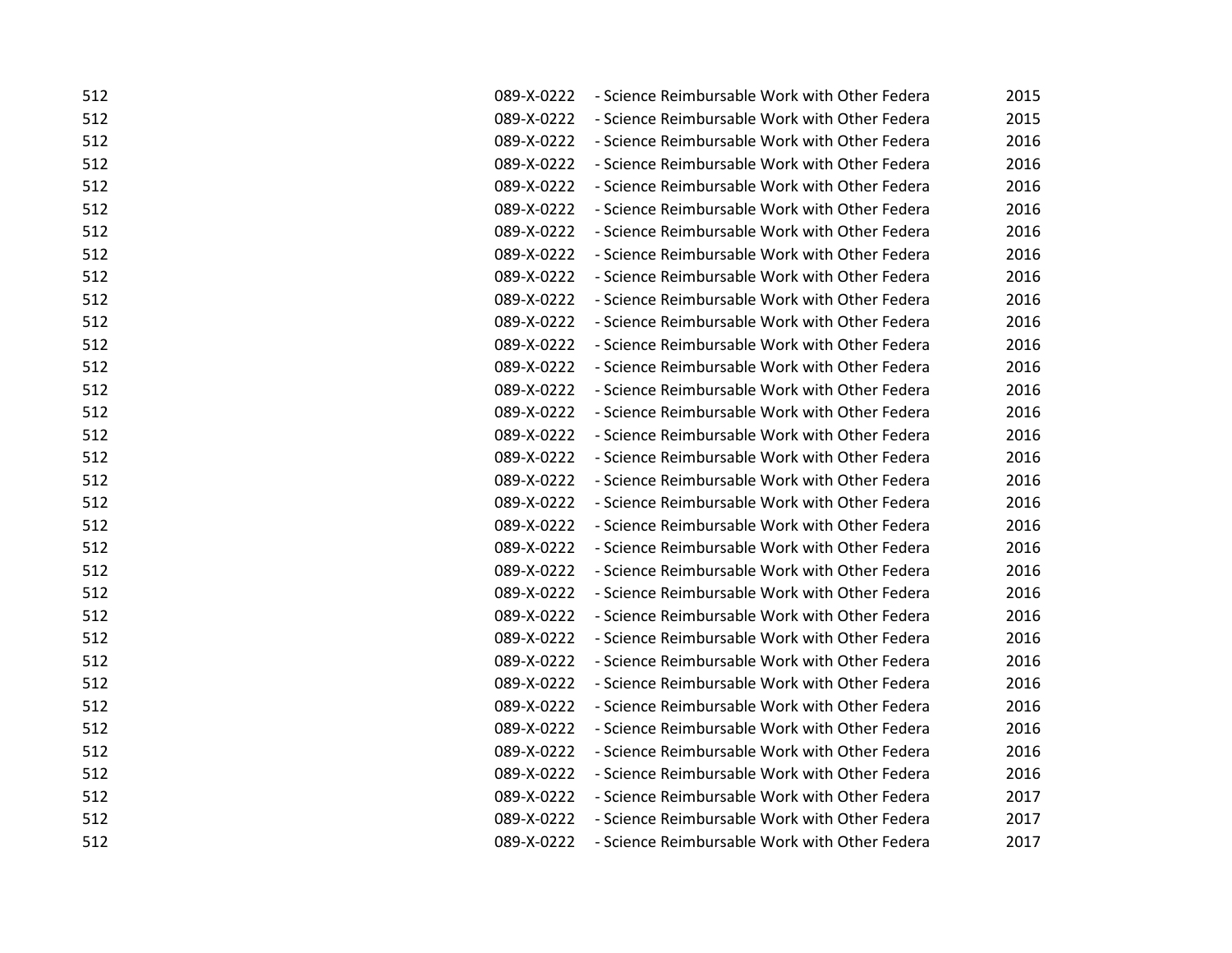| 512  | 089-X-0222 | - Science Reimbursable Work with Other Federa | 2017 |
|------|------------|-----------------------------------------------|------|
| 910  | 089-X-0240 | - WA Reimbursable Work with Other Federal Age | 2005 |
| 910  | 089-X-0240 | - WA Reimbursable Work with Other Federal Age | 2005 |
| 910  | 089-X-0240 | - WA Reimbursable Work with Other Federal Age | 2005 |
| 910  | 089-X-0240 | - WA Reimbursable Work with Other Federal Age | 2006 |
| 910  | 089-X-0240 | - WA Reimbursable Work with Other Federal Age | 2006 |
| 910  | 089-X-0240 | - WA Reimbursable Work with Other Federal Age | 2006 |
| 910  | 089-X-0240 | - WA Reimbursable Work with Other Federal Age | 2007 |
| 910  | 089-X-0240 | - WA Reimbursable Work with Other Federal Age | 2007 |
| 910  | 089-X-0240 | - WA Reimbursable Work with Other Federal Age | 2008 |
| 910  | 089-X-0240 | - WA Reimbursable Work with Other Federal Age | 2009 |
| 910  | 089-X-0240 | - WA Reimbursable Work with Other Federal Age | 2009 |
| 910  | 089-X-0240 | - WA Reimbursable Work with Other Federal Age | 2014 |
| 910  | 089-X-0240 | - WA Reimbursable Work with Other Federal Age | 2014 |
| 910  | 089-X-0240 | - WA Reimbursable Work with Other Federal Age | 2014 |
| 910  | 089-X-0240 | - WA Reimbursable Work with Other Federal Age | 2014 |
| 910  | 089-X-0240 | - WA Reimbursable Work with Other Federal Age | 2014 |
| 910  | 089-X-0240 | - WA Reimbursable Work with Other Federal Age | 2014 |
| 910  | 089-X-0240 | - WA Reimbursable Work with Other Federal Age | 2015 |
| 910  | 089-X-0240 | - WA Reimbursable Work with Other Federal Age | 2015 |
| 1055 | 089-X-0243 | - ODA Reimbursable Work with Other Federal Ag | 2009 |
| 1055 | 089-X-0243 | - ODA Reimbursable Work with Other Federal Ag | 2010 |
| 1055 | 089-X-0243 | - ODA Reimbursable Work with Other Federal Ag | 2010 |
| 1055 | 089-X-0243 | - ODA Reimbursable Work with Other Federal Ag | 2010 |
| 1055 | 089-X-0243 | - ODA Reimbursable Work with Other Federal Ag | 2010 |
| 1055 | 089-X-0243 | - ODA Reimbursable Work with Other Federal Ag | 2011 |
| 1055 | 089-X-0243 | - ODA Reimbursable Work with Other Federal Ag | 2011 |
| 1055 | 089-X-0243 | - ODA Reimbursable Work with Other Federal Ag | 2011 |
| 1055 | 089-X-0243 | - ODA Reimbursable Work with Other Federal Ag | 2011 |
| 1055 | 089-X-0243 | - ODA Reimbursable Work with Other Federal Ag | 2011 |
| 1055 | 089-X-0243 | - ODA Reimbursable Work with Other Federal Ag | 2012 |
| 1055 | 089-X-0243 | - ODA Reimbursable Work with Other Federal Ag | 2012 |
| 1055 | 089-X-0243 | - ODA Reimbursable Work with Other Federal Ag | 2012 |
| 1055 | 089-X-0243 | - ODA Reimbursable Work with Other Federal Ag | 2012 |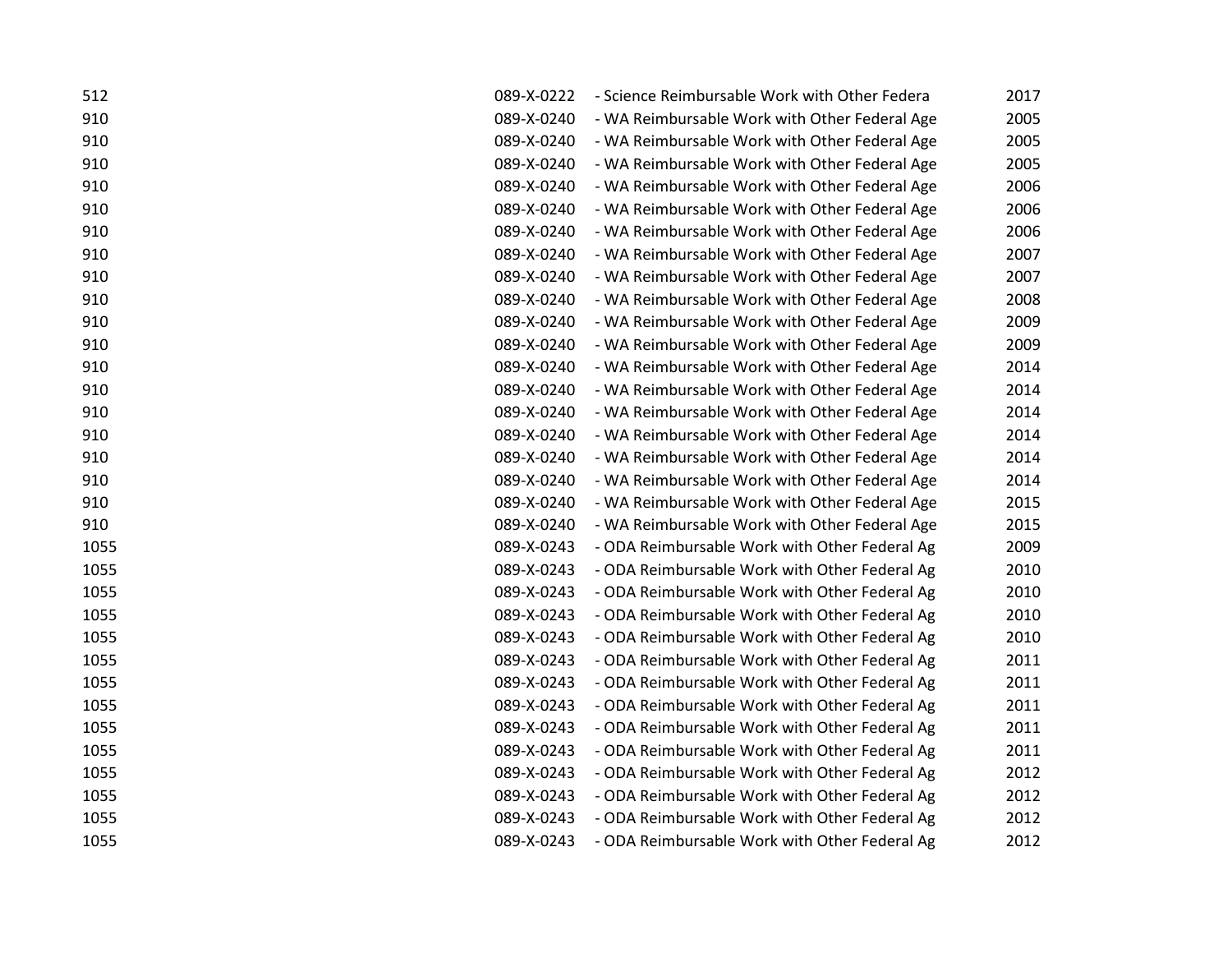| 1055 | 089-X-0243 | - ODA Reimbursable Work with Other Federal Ag                | 2012 |
|------|------------|--------------------------------------------------------------|------|
| 1055 | 089-X-0243 | - ODA Reimbursable Work with Other Federal Ag                | 2012 |
| 1055 | 089-X-0243 | - ODA Reimbursable Work with Other Federal Ag                | 2015 |
| 1055 | 089-X-0243 | - ODA Reimbursable Work with Other Federal Ag                | 2015 |
| 1055 | 089-X-0243 | - ODA Reimbursable Work with Other Federal Ag                | 2015 |
| 1055 | 089-X-0243 | - ODA Reimbursable Work with Other Federal Ag                | 2015 |
| 1055 | 089-X-0243 | - ODA Reimbursable Work with Other Federal Ag                | 2015 |
| 1055 | 089-X-0243 | - ODA Reimbursable Work with Other Federal Ag                | 2015 |
| 1055 | 089-X-0243 | - ODA Reimbursable Work with Other Federal Ag                | 2015 |
| 1055 | 089-X-0243 | - ODA Reimbursable Work with Other Federal Ag                | 2016 |
| 1055 | 089-X-0243 | - ODA Reimbursable Work with Other Federal Ag                | 2016 |
| 1055 | 089-X-0243 | - ODA Reimbursable Work with Other Federal Ag                | 2016 |
| 1055 | 089-X-0243 | - ODA Reimbursable Work with Other Federal Ag                | 2016 |
| 1055 | 089-X-0243 | - ODA Reimbursable Work with Other Federal Ag                | 2016 |
| 1055 | 089-X-0243 | - ODA Reimbursable Work with Other Federal Ag                | 2016 |
| 1055 | 089-X-0243 | - ODA Reimbursable Work with Other Federal Ag                | 2016 |
| 1055 | 089-X-0243 | - ODA Reimbursable Work with Other Federal Ag                | 2016 |
| 1055 | 089-X-0243 | - ODA Reimbursable Work with Other Federal Ag                | 2016 |
| 5489 |            | 089-16/17-0321 - EERE Reimbursable Work with Other Federal A | 2016 |
| 5499 | 089-X-0321 | - EERE Reimbursable Work with Other Federal A                | 2014 |
| 5499 | 089-X-0321 | - EERE Reimbursable Work with Other Federal A                | 2014 |
| 5499 | 089-X-0321 | - EERE Reimbursable Work with Other Federal A                | 2016 |

## **Other Federal Agency Total**

## **SF-30 Total**

**FPDS-NG Total [Action Obligation] FPDS-NG Total [Base And Exercised Options Value] FPDS-NG Total [Base And All Options Value]**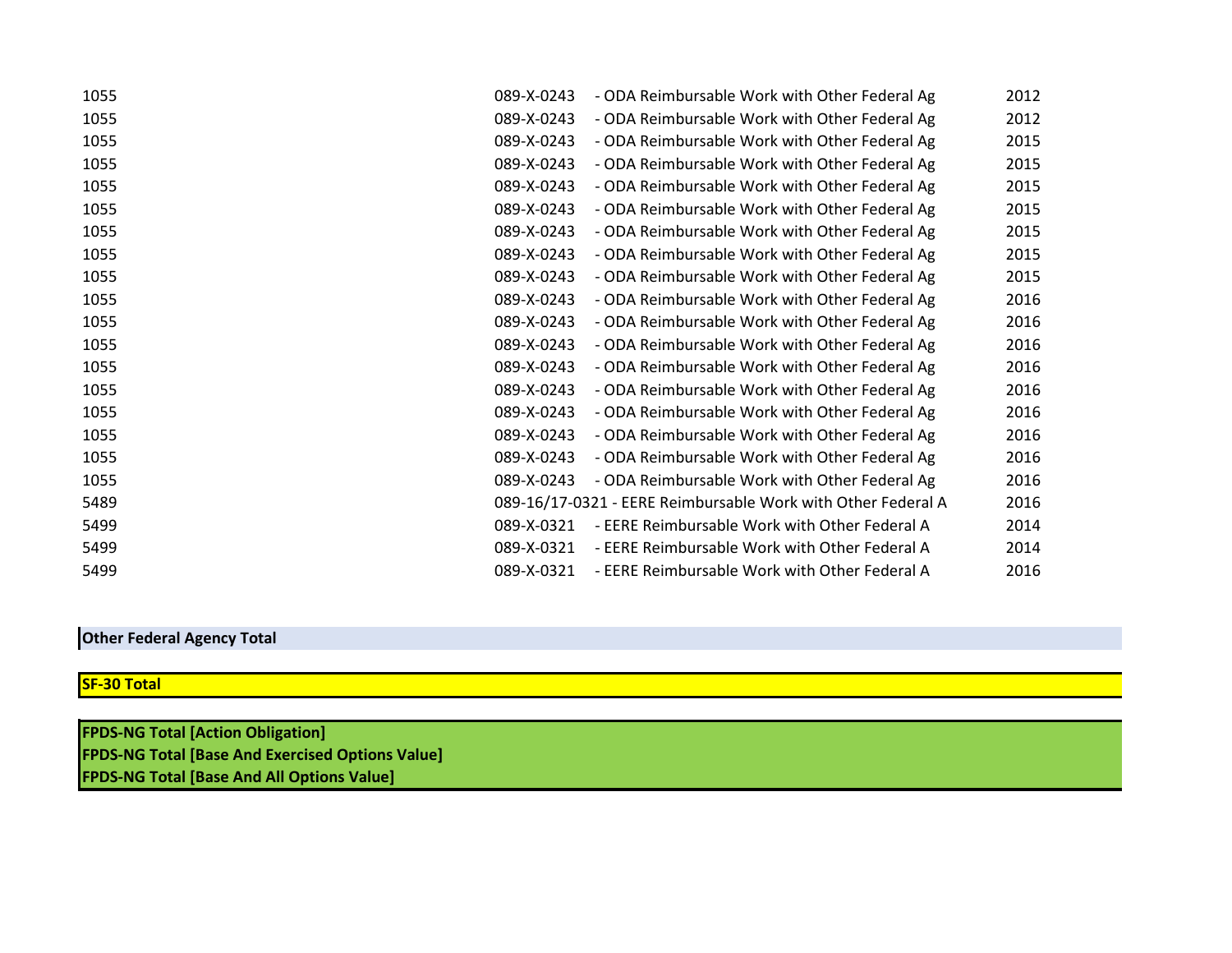|        |                                                |                           | <b>OCL</b> |         |
|--------|------------------------------------------------|---------------------------|------------|---------|
| Object | Object                                         | Legacy                    |            | Program |
| Class  | Class<br>Title                                 | B&R<br>Control            |            |         |
|        |                                                |                           |            |         |
| 25400  | Operation and Maintenance of Facilities        | 456100000 C003005 6600007 |            |         |
| 25400  | Operation and Maintenance of Facilities        | 456100000 C003005 6600007 |            |         |
| 25400  | Operation and Maintenance of Facilities        | 456100000 C003005 6600007 |            |         |
| 25400  | Operation and Maintenance of Facilities        | 456100000 C003005 6600043 |            |         |
| 25400  | Operation and Maintenance of Facilities        | 456100000 C003005 6600044 |            |         |
| 25400  | Operation and Maintenance of Facilities        | 456100000 C003005 6600044 |            |         |
| 25400  | Operation and Maintenance of Facilities        | 456100000 C003005 6600050 |            |         |
| 25400  | Operation and Maintenance of Facilities        | 456100000 C003005 6600050 |            |         |
| 25400  | <b>Operation and Maintenance of Facilities</b> | 456100000 C003005 6600051 |            |         |
| 25400  | Operation and Maintenance of Facilities        | 456100000 C003005 6600053 |            |         |
| 25400  | Operation and Maintenance of Facilities        | 456100000 C003005 6600053 |            |         |
| 25400  | Operation and Maintenance of Facilities        | 456100000 C003005 6600053 |            |         |
| 25400  | Operation and Maintenance of Facilities        | 456100000 C003005 6600059 |            |         |
| 25400  | Operation and Maintenance of Facilities        | 456100000 C003005 6600066 |            |         |
| 25400  | Operation and Maintenance of Facilities        | 456100000 C003005 6600073 |            |         |
| 25400  | Operation and Maintenance of Facilities        | 456100000 C003005 6600073 |            |         |
| 25400  | Operation and Maintenance of Facilities        | 456100000 C003005 6600096 |            |         |
| 25400  | Operation and Maintenance of Facilities        | 456100000 C003005 6600099 |            |         |
| 25400  | <b>Operation and Maintenance of Facilities</b> | 456100000 C003005 6600099 |            |         |
| 25400  | Operation and Maintenance of Facilities        | 456100000 C003005 6600099 |            |         |
| 25400  | <b>Operation and Maintenance of Facilities</b> | 456100000 C003005 6600007 |            |         |
| 25400  | Operation and Maintenance of Facilities        | 456100000 C003005 6600007 |            |         |
| 25400  | Operation and Maintenance of Facilities        | 456100000 C003005 6600044 |            |         |
| 25400  | Operation and Maintenance of Facilities        | 456100000 C003005 6600050 |            |         |
| 25400  | Operation and Maintenance of Facilities        | 456100000 C003005 6600067 |            |         |
| 25400  | <b>Operation and Maintenance of Facilities</b> | 456100000 C003005 6600067 |            |         |

 $\mathsf{BI}$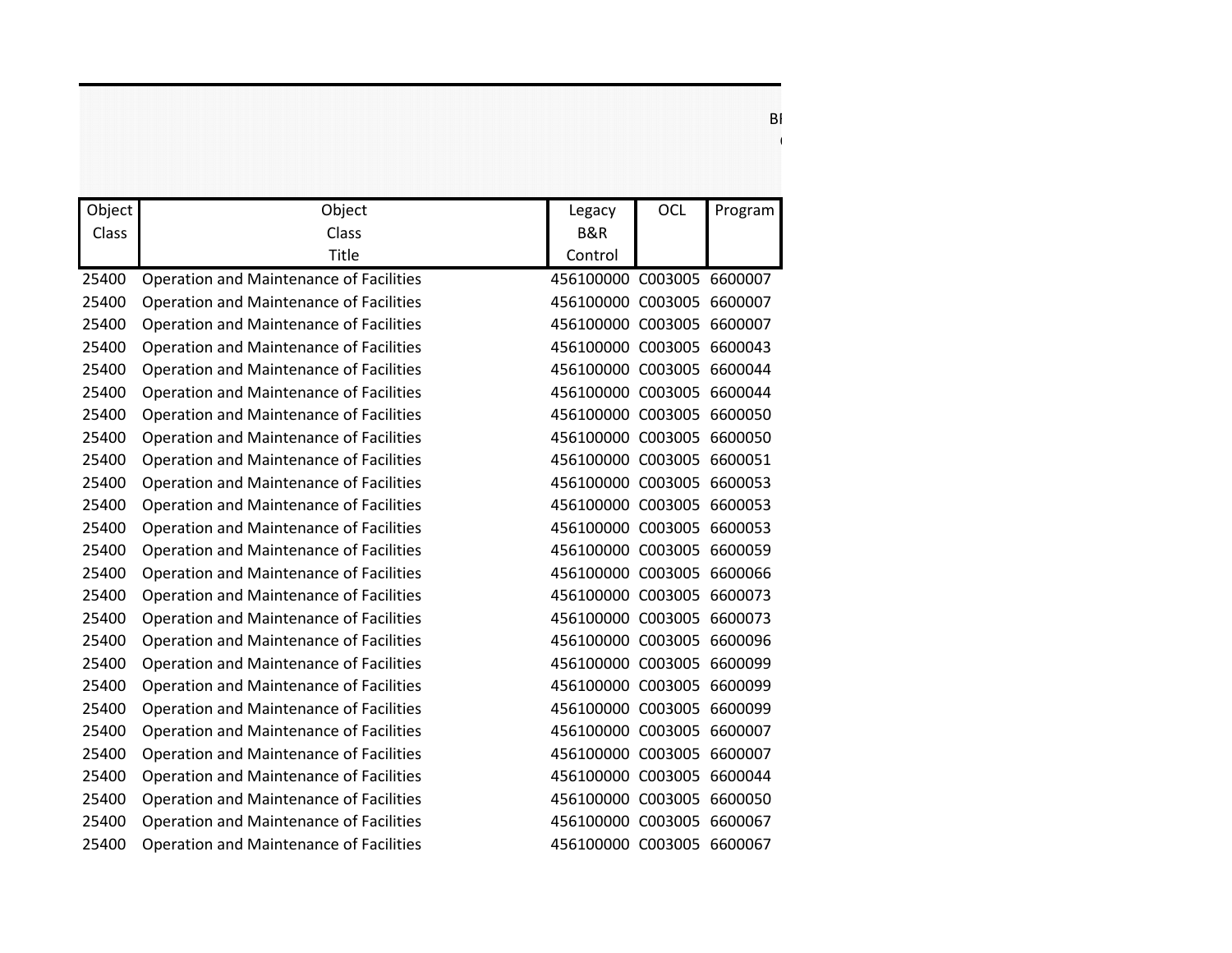Operation and Maintenance of Facilities 456100000 C003005 6600007 Operation and Maintenance of Facilities 456100000 C003005 6600007 Operation and Maintenance of Facilities 456100000 C003005 6600007 Operation and Maintenance of Facilities 456100000 C003005 6600050 Operation and Maintenance of Facilities 456100000 C003005 6600050 Operation and Maintenance of Facilities 456100000 C003005 6600067 Operation and Maintenance of Facilities 456100000 C003005 6600099 Operation and Maintenance of Facilities 456100000 C003005 6600007 Operation and Maintenance of Facilities 456100000 C003005 6600007 Operation and Maintenance of Facilities 456100000 C003005 6600050 Operation and Maintenance of Facilities 456100000 C003005 6600053 Operation and Maintenance of Facilities 456100000 C003005 6600050 Operation and Maintenance of Facilities 456100000 C003005 6600053 Operation and Maintenance of Facilities 456100000 C003005 6600067 Operation and Maintenance of Facilities 456100000 C003005 6600006 Operation and Maintenance of Facilities 456100000 C003005 6600033 Operation and Maintenance of Facilities 456100000 C003005 6600050 Operation and Maintenance of Facilities 456100000 C003005 6600042 Operation and Maintenance of Facilities 456100000 C003005 6600050 Operation and Maintenance of Facilities 456100000 C003005 6600050 Operation and Maintenance of Facilities 456100000 C003005 6600066 Operation and Maintenance of Facilities 456100000 C003005 6600072 Operation and Maintenance of Facilities 456100000 C003005 6600096 Operation and Maintenance of Facilities 456100000 C003005 6600033 Operation and Maintenance of Facilities 456100000 C003005 6600053 Operation and Maintenance of Facilities 456100000 C003005 6600053 Operation and Maintenance of Facilities 456100000 C003005 6600053 Operation and Maintenance of Facilities 456100000 C003005 6600053 Operation and Maintenance of Facilities 456100000 C003005 6600053 Operation and Maintenance of Facilities 456100000 C003005 6600066 Operation and Maintenance of Facilities 456100000 C003005 6600007 Operation and Maintenance of Facilities 456100000 C003005 6600007 Operation and Maintenance of Facilities 456100000 C003005 6600007 Operation and Maintenance of Facilities 456100000 C003005 6600053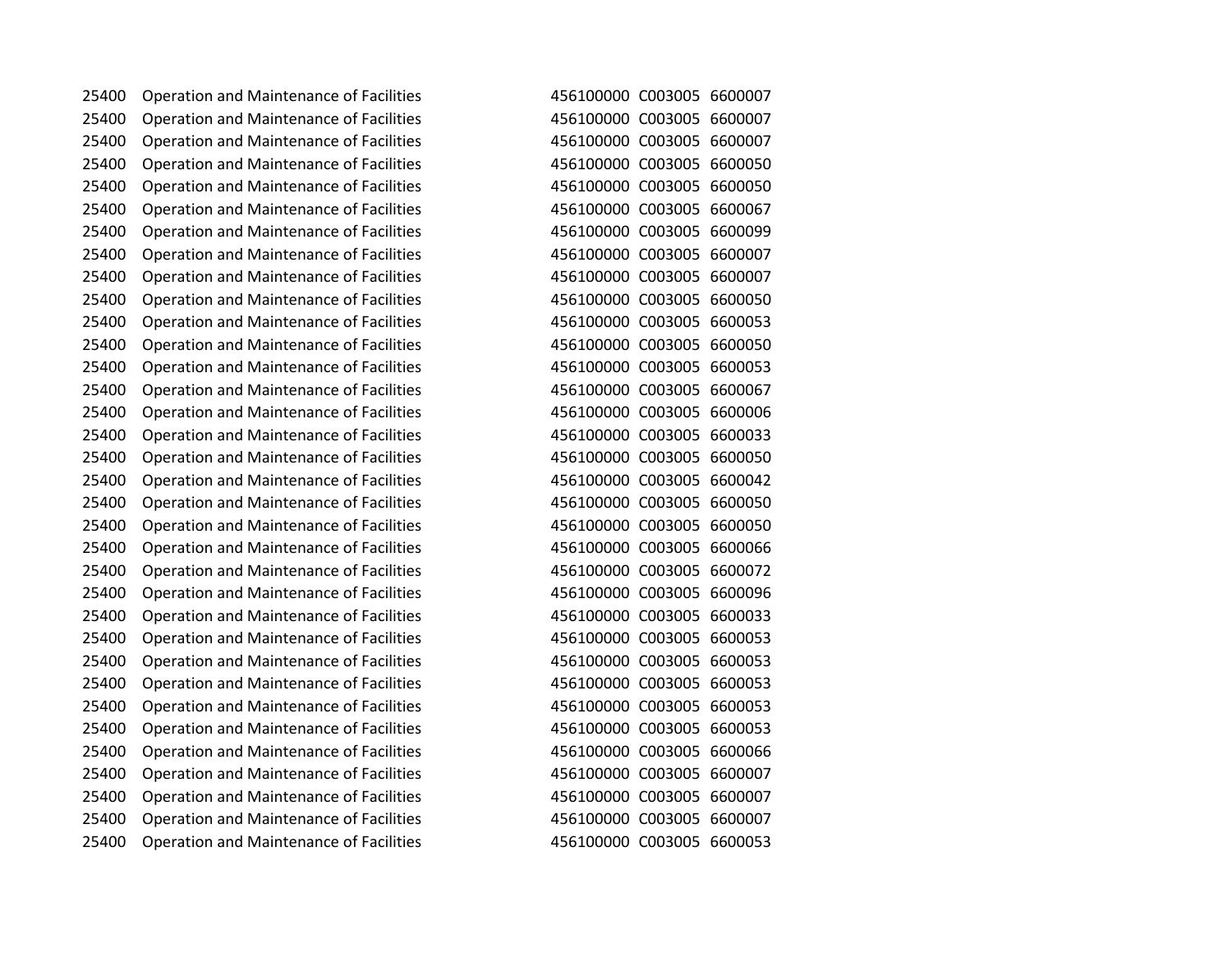Operation and Maintenance of Facilities 456100000 C003005 6600053 Operation and Maintenance of Facilities 456100000 C003005 6600066 Operation and Maintenance of Facilities 456100000 C003005 6600067 Operation and Maintenance of Facilities 456100000 C003005 6600007 Operation and Maintenance of Facilities 456100000 C003005 6600007 Operation and Maintenance of Facilities 456100000 C003005 6600053 Operation and Maintenance of Facilities 456100000 C003005 6600053 Operation and Maintenance of Facilities 456100000 C003005 6600053 Operation and Maintenance of Facilities 456100000 C003005 6600066 Operation and Maintenance of Facilities 456100000 C003005 6600067 Operation and Maintenance of Facilities 456100000 C003005 6600067 Operation and Maintenance of Facilities 456100000 C003005 6600072 Operation and Maintenance of Facilities 456100000 C003005 6600072 Operation and Maintenance of Facilities 456100000 C003005 6600072 Operation and Maintenance of Facilities 456100000 C003005 6600073 Operation and Maintenance of Facilities 456100000 C003005 6600073 Operation and Maintenance of Facilities 456100000 C003005 6600096 Operation and Maintenance of Facilities 456100000 C003005 6600099 Operation and Maintenance of Facilities 456100000 C003005 6600099 Operation and Maintenance of Facilities 456100000 C003005 6600007 Operation and Maintenance of Facilities 456100000 C003005 6600007 Operation and Maintenance of Facilities 456100000 C003005 6600050 Operation and Maintenance of Facilities 456100000 C003005 6600050 Operation and Maintenance of Facilities 456100000 C003005 6600050 Operation and Maintenance of Facilities 456100000 C003005 6600053 Operation and Maintenance of Facilities 456100000 C003005 6600053 Operation and Maintenance of Facilities 456100000 C003005 6600067 Operation and Maintenance of Facilities 456100000 C003005 6600072 Operation and Maintenance of Facilities 456100000 C003005 6600099 Operation and Maintenance of Facilities 456100000 C003005 6600099 Operation and Maintenance of Facilities 456100000 C003005 6600099 Operation and Maintenance of Facilities 456100000 C003005 6600099 Operation and Maintenance of Facilities 456100000 C003005 6600099 Operation and Maintenance of Facilities 456100000 C003005 6600099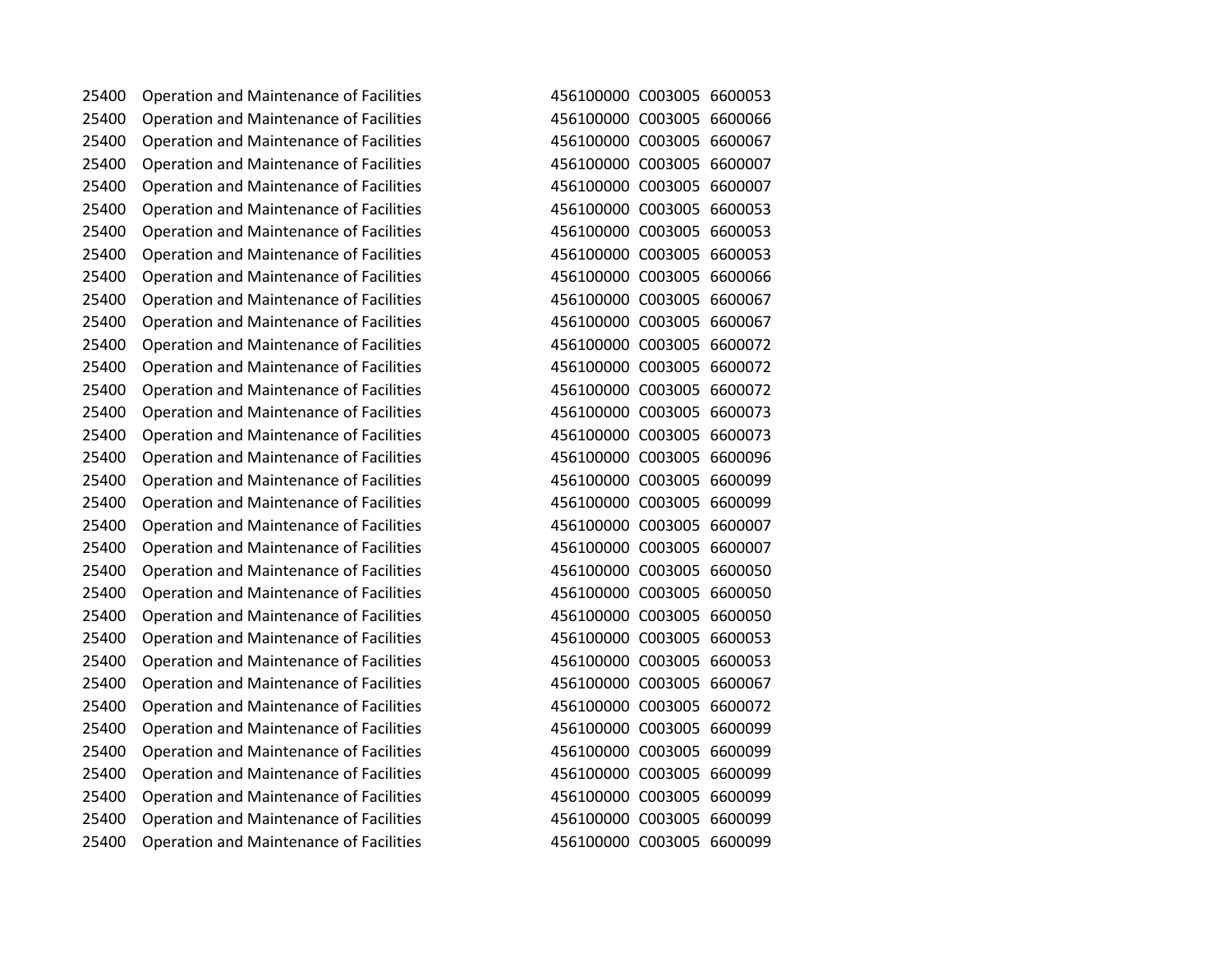Operation and Maintenance of Facilities 456100000 C003005 6600099 Operation and Maintenance of Facilities 456100000 C003005 6600099 Operation and Maintenance of Facilities 456100000 C003005 6600007 Operation and Maintenance of Facilities 456100000 C003005 6600007 Operation and Maintenance of Facilities 456100000 C003005 6600050 Operation and Maintenance of Facilities 456100000 C003005 6600050 Operation and Maintenance of Facilities 456100000 C003005 6600050 Operation and Maintenance of Facilities 456100000 C003005 6600050 Operation and Maintenance of Facilities 456100000 C003005 6600050 Operation and Maintenance of Facilities 456100000 C003005 6600050 Operation and Maintenance of Facilities 456100000 C003005 6600050 Operation and Maintenance of Facilities 456100000 C003005 6600050 Operation and Maintenance of Facilities 456100000 C003005 6600050 Operation and Maintenance of Facilities 456100000 C003005 6600053 Operation and Maintenance of Facilities 456100000 C003005 6600053 Operation and Maintenance of Facilities 456100000 C003005 6600066 Operation and Maintenance of Facilities 456100000 C003005 6600066 Operation and Maintenance of Facilities 456100000 C003005 6600069 Operation and Maintenance of Facilities 456100000 C003005 6600096 Operation and Maintenance of Facilities 456100000 C003005 6600096 Operation and Maintenance of Facilities 456100000 C003005 6600099 Operation and Maintenance of Facilities 456100000 C003005 6600099 Operation and Maintenance of Facilities 456100000 C003005 6600099 Operation and Maintenance of Facilities 456100000 C003005 6600099 Operation and Maintenance of Facilities 456100000 C003005 6600099 Operation and Maintenance of Facilities 456100000 C003005 6600099 Operation and Maintenance of Facilities 456100000 C003005 6600099 Operation and Maintenance of Facilities 456100000 C003005 6600099 Operation and Maintenance of Facilities 456100000 C003005 6600099 Operation and Maintenance of Facilities 456100000 C003005 6600099 Operation and Maintenance of Facilities 456100000 C003005 6600100 Operation and Maintenance of Facilities 456100000 C003005 6600050 Operation and Maintenance of Facilities 456100000 C003005 6600096 Operation and Maintenance of Facilities 456100000 C003005 6600099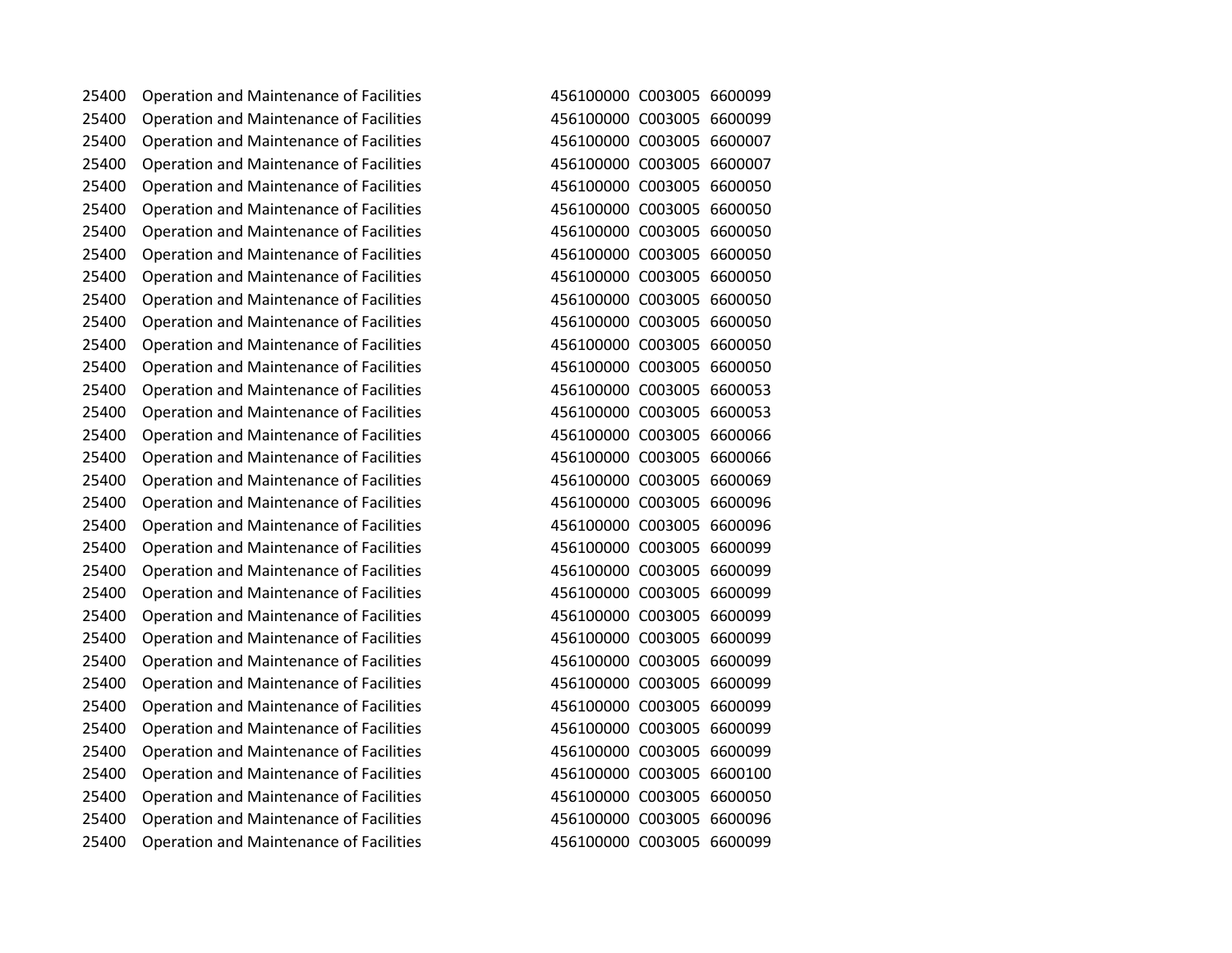Operation and Maintenance of Facilities 456100000 C003005 6600100 Operation and Maintenance of Facilities 456100000 C003005 6600014 Operation and Maintenance of Facilities 456100000 C003005 6600020 Operation and Maintenance of Facilities 456100000 C003005 6600033 Operation and Maintenance of Facilities 456100000 C003005 6600020 Operation and Maintenance of Facilities 456100000 C003005 6600020 Operation and Maintenance of Facilities 456100000 C003005 6600084 Operation and Maintenance of Facilities 456100000 C003005 6600033 Operation and Maintenance of Facilities 456100000 C003005 6600109 Operation and Maintenance of Facilities 456100000 C003005 6600033 Operation and Maintenance of Facilities 456100000 C003005 6600033 Operation and Maintenance of Facilities 456100000 C003005 6600109 Operation and Maintenance of Facilities 456100000 C003005 6600014 Operation and Maintenance of Facilities 456100000 C003005 6600014 Operation and Maintenance of Facilities 456100000 C003005 6600072 Operation and Maintenance of Facilities 456100000 C003005 6600084 Operation and Maintenance of Facilities 456100000 C003005 6600084 Operation and Maintenance of Facilities 456100000 C003005 6600084 Operation and Maintenance of Facilities 456100000 C003005 6600014 Operation and Maintenance of Facilities 456100000 C003005 6600084 Operation and Maintenance of Facilities 456100000 C003005 6600020 Operation and Maintenance of Facilities 456100000 C003005 6600020 Operation and Maintenance of Facilities 456100000 C003005 6600033 Operation and Maintenance of Facilities 456100000 C003005 6600040 Operation and Maintenance of Facilities 456100000 C003005 6600084 Operation and Maintenance of Facilities 456100000 C003005 6600020 Operation and Maintenance of Facilities 456100000 C003005 6600033 Operation and Maintenance of Facilities 456100000 C003005 6600033 Operation and Maintenance of Facilities 456100000 C003005 6600033 Operation and Maintenance of Facilities 456100000 C003005 6600084 Operation and Maintenance of Facilities 456100000 C003005 6600020 Operation and Maintenance of Facilities 456100000 C003005 6600072 Operation and Maintenance of Facilities 456100000 C003005 6600084 Operation and Maintenance of Facilities 456100000 C003005 6600084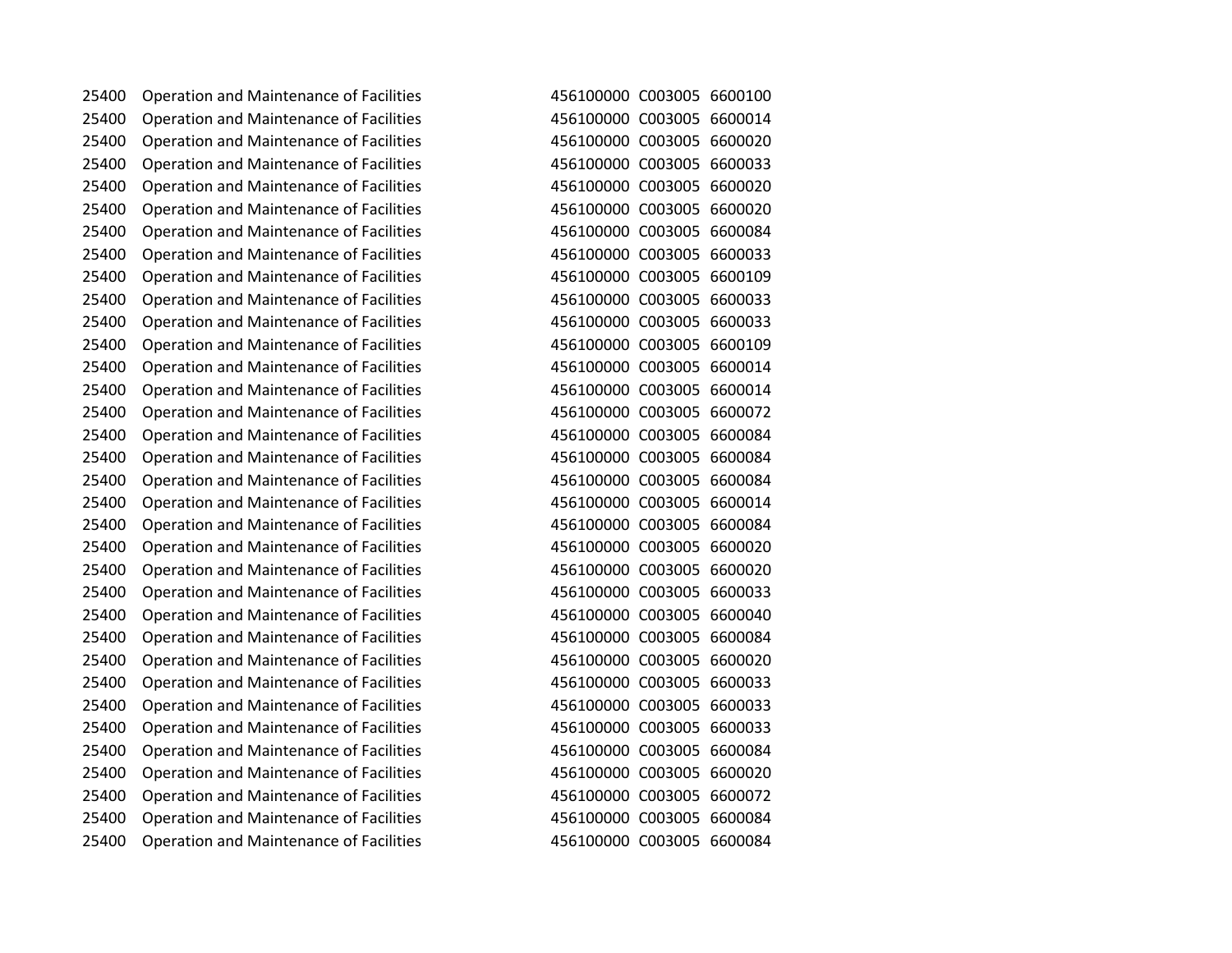Operation and Maintenance of Facilities 456100000 C003005 6600084 Operation and Maintenance of Facilities 456100000 C003005 6600109 Operation and Maintenance of Facilities 456100000 C003005 6600014 Operation and Maintenance of Facilities 456100000 C003005 6600020 Operation and Maintenance of Facilities 456100000 C003005 6600033 Operation and Maintenance of Facilities 456100000 C003005 6600084 Operation and Maintenance of Facilities 456100000 C003005 6600084 Operation and Maintenance of Facilities 456100000 C003005 6600084 Operation and Maintenance of Facilities 456100000 C003005 6600084 Operation and Maintenance of Facilities 456100000 C003005 6600033 Operation and Maintenance of Facilities 456100000 C003005 6600040 Operation and Maintenance of Facilities 456100000 C003005 6600084 Operation and Maintenance of Facilities 456100000 C003005 6600084 Operation and Maintenance of Facilities 456100000 C003005 6600084 Operation and Maintenance of Facilities 456100000 C003005 6600084 Operation and Maintenance of Facilities 456100000 C003005 6600084 Operation and Maintenance of Facilities 456100000 C003005 6600084 Operation and Maintenance of Facilities 456100000 C003005 6600084 Operation and Maintenance of Facilities 456100000 C003005 6600073 Operation and Maintenance of Facilities 456100000 C003005 6600072 Operation and Maintenance of Facilities 456100000 C003005 6600072 Operation and Maintenance of Facilities 456100000 C003005 6600072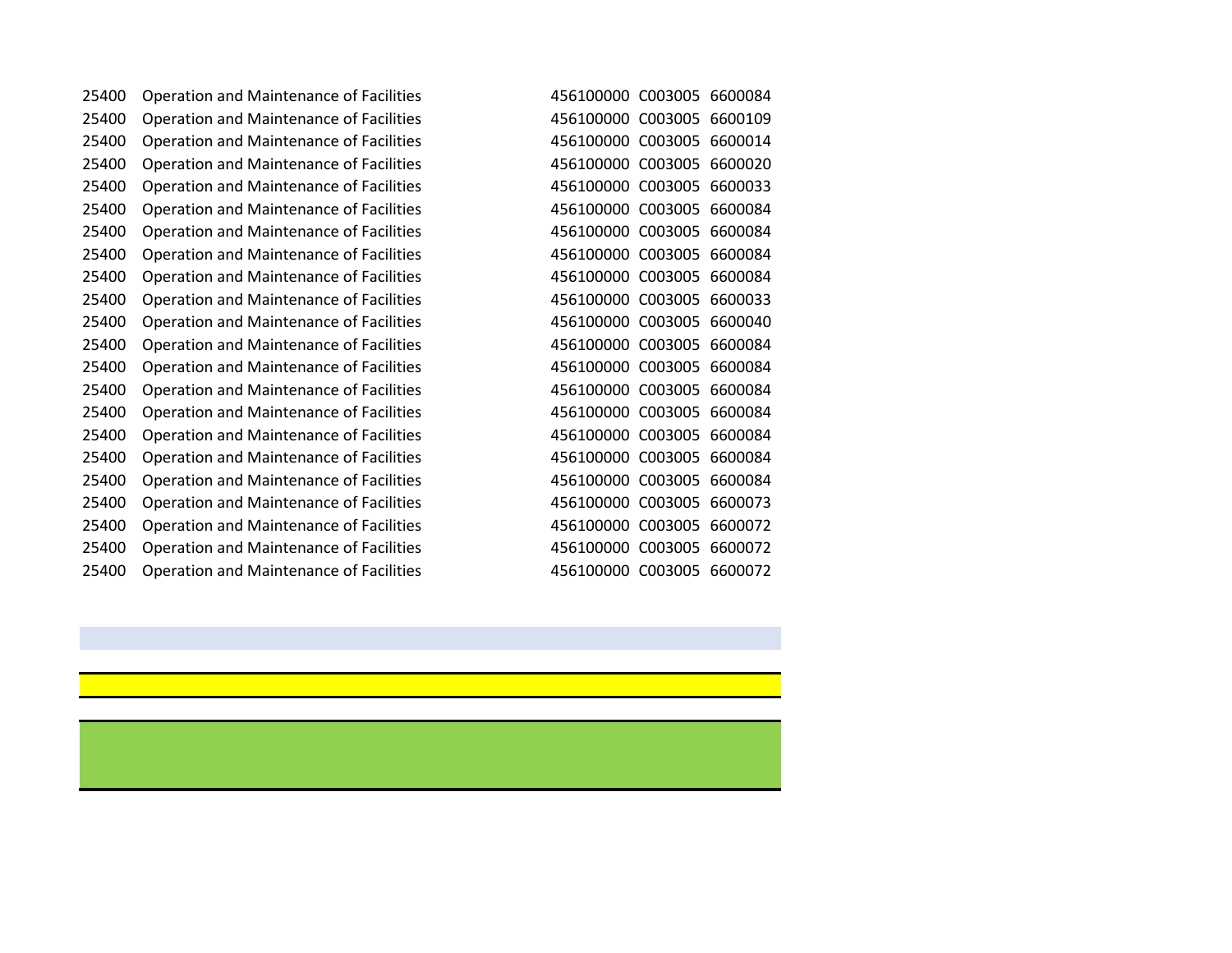## ROOKHAVEN NATIONAL LABORATORY CONTRACT MOD # 0062 [SPP Part 2] DE-SC0012704

| Program                                                      | <b>WFO</b> | <b>WFO</b>                   |
|--------------------------------------------------------------|------------|------------------------------|
| Title                                                        |            | Title                        |
|                                                              |            |                              |
| 456140050, Research & Development - Department of Commerce   |            | 4860020 CHAGRNA05AANRG0046   |
| 456140050, Research & Development - Department of Commerce   |            | 4860021 CHAGRNA05AANRG0065   |
| 456140050, Research & Development - Department of Commerce   |            | 4860314 CHAGRNA05AANRG0328   |
| 456140170, Research & Development - Department of Transporta |            | 4802338 CH AGRDTFA0301X90030 |
| 456140180, Research & Development - Environmental Protection |            | 4802381 CH AGRDW8993054501   |
| 456140180, Research & Development - Environmental Protection |            | 4802476 CH AGRDW89938926     |
| 456140196, NASA Other                                        |            | 4803795 CH AGRS56350D        |
| 456140196, NASA Other                                        |            | 4803858 CH AGRT1201W         |
| 456140200, Research & Development - National Science Foundat |            | 4806205 CHAGRDMR0439199      |
| 456140220, Research & Development - Department of Health and |            | 4803774 CH AGRRWWN05BNL      |
| 456140220, Research & Development - Department of Health and |            | 4804155 CH AGRY1DA1029       |
| 456140220, Research & Development - Department of Health and |            | 4804179 CH AGRY1RR9004       |
| 456140280, Research & Development - Space Fission Reactor Te |            | 4803894 CH AGRW10080         |
| 456140351, Department of State - U.S. Voluntary Contribution |            | 4806666 CHAGRRWWFO           |
| 456140358, Other Federal Agencies                            |            | 4806635 CHAGR903717          |
| 456140358, Other Federal Agencies                            |            | 4806667 CHAGRS03717          |
| 456140371, Nuclear Regulatory Commission - Nuclear Reactor R |            | 4800194 CH 189J2992          |
| 456140374, Nuclear Regulatory Commission - Nuclear Regulator |            | 4800324 CH 189L2590          |
| 456140374, Nuclear Regulatory Commission - Nuclear Regulator |            | 4800376 CH 189W6139          |
| 456140374, Nuclear Regulatory Commission - Nuclear Regulator |            | 4800484 CH 189Y6833          |
| 456140050, Research & Development - Department of Commerce   |            | 4860362 CHAGRNA06AANRG0025   |
| 456140050, Research & Development - Department of Commerce   |            | 4860375 CHAGRNA06AANRG0150   |
| 456140180, Research & Development - Environmental Protection |            | 4806368 CHAGRDW8992167801    |
| 456140196, NASA Other                                        |            | 4803865 CH AGRT467X          |
| 456140352, Department of State - U.S. Voluntary Contribution |            | 4860304 CHAGRSIAA05NPPTR02   |
| 456140352, Department of State - U.S. Voluntary Contribution |            | 4860414 CHAGRSIAA06ISN       |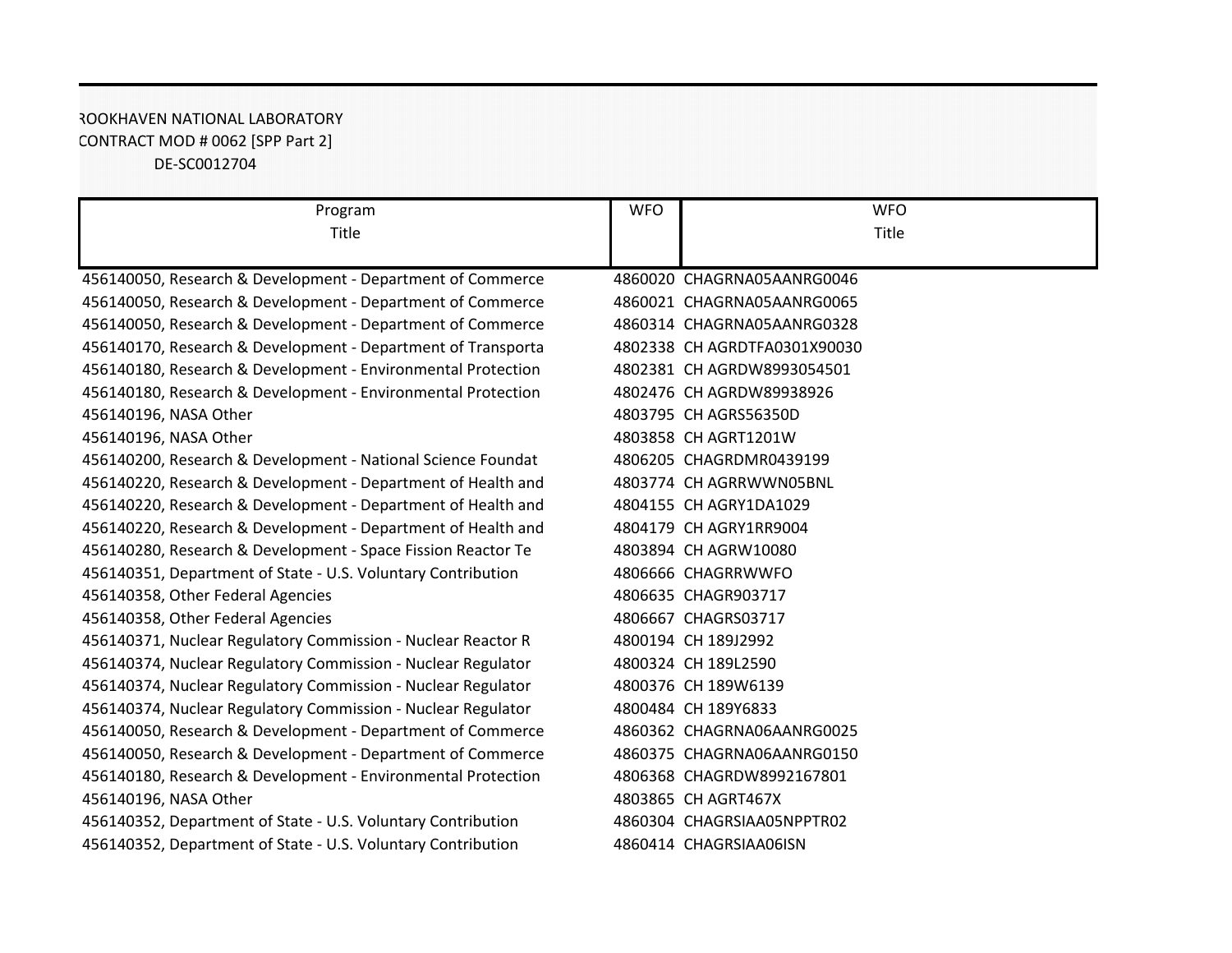456140050, Research & Development - Department of Commerce 4803152 CH AGRMOU010402 456140050, Research & Development - Department of Commerce 4860421 CHAGREA133W07IA0003 456140050, Research & Development - Department of Commerce 4860498 CHAGR8EWN90002 456140196, NASA Other 4860316 CHAGRNNJ05HE71I 456140196, NASA Other 4860391 CHAGRNNM06AA69I 456140352, Department of State - U.S. Voluntary Contribution 4860490 CHAGRSIAA07ISN 456140374, Nuclear Regulatory Commission - Nuclear Regulator 4860303 CH189N6112 456140050, Research & Development - Department of Commerce 4802949 CH AGRM32399 456140050, Research & Development - Department of Commerce 4803152 CH AGRMOU010402 456140196, NASA Other 4860391 CHAGRNNM06AA69I 456140220, Research & Development - Department of Health and 4860502 CHAGRF32EB997320 456140196, NASA Other 4860609 CHAGRNNH09AL94I 456140220, Research & Development - Department of Health and 4860502 CHAGRF32EB997320 456140352, Department of State - U.S. Voluntary Contribution 4860553 CHAGRSIAA08ISN 456140040, Research & Development - Department of Agricultur 4860656 CHAGRAG3604D100016 456140124, DNA - Other 4860681 CHAGRB104300I 456140196, NASA Other 4860623 CHAGRNNM09AA38I 456140160, Research & Development - Department of the Interi 4860719 CHAGR501301T217 456140196, NASA Other 4860463 CHAGRNNJ07HC73I 456140196, NASA Other 4860467 CHAGRNNJ07HE78I 456140351, Department of State - U.S. Voluntary Contribution 4860730 CHAGRSIAA11ISNMNSA15 456140357, Department of State - Other 3011137 CRAGRS-OES-10-IAA-0021 456140371, Nuclear Regulatory Commission - Nuclear Reactor R 4860532 CH189J4140 456140124, DNA - Other 4860786 CHAGR100274341 456140220, Research & Development - Department of Health and 4804149 CH AGRY1AA3009 456140220, Research & Development - Department of Health and 4804168 CH AGRY1GM0080 456140220, Research & Development - Department of Health and 4860699 CHAGRR21EB012707 456140220, Research & Development - Department of Health and 4860788 CHAGR12FED1204064 456140220, Research & Development - Department of Health and 4860792 CHAGRAAA12001001 456140351, Department of State - U.S. Voluntary Contribution 4860779 CHAGRSIAA12ISNMNSA09 456140050, Research & Development - Department of Commerce 4860561 CHAGR9EWN90002 456140050, Research & Development - Department of Commerce 4860675 CHAGRM101416 456140050, Research & Development - Department of Commerce 4860849 CHAGR201300230000

456140220, Research & Development - Department of Health and 4803492 CH AGRNIHGRANTS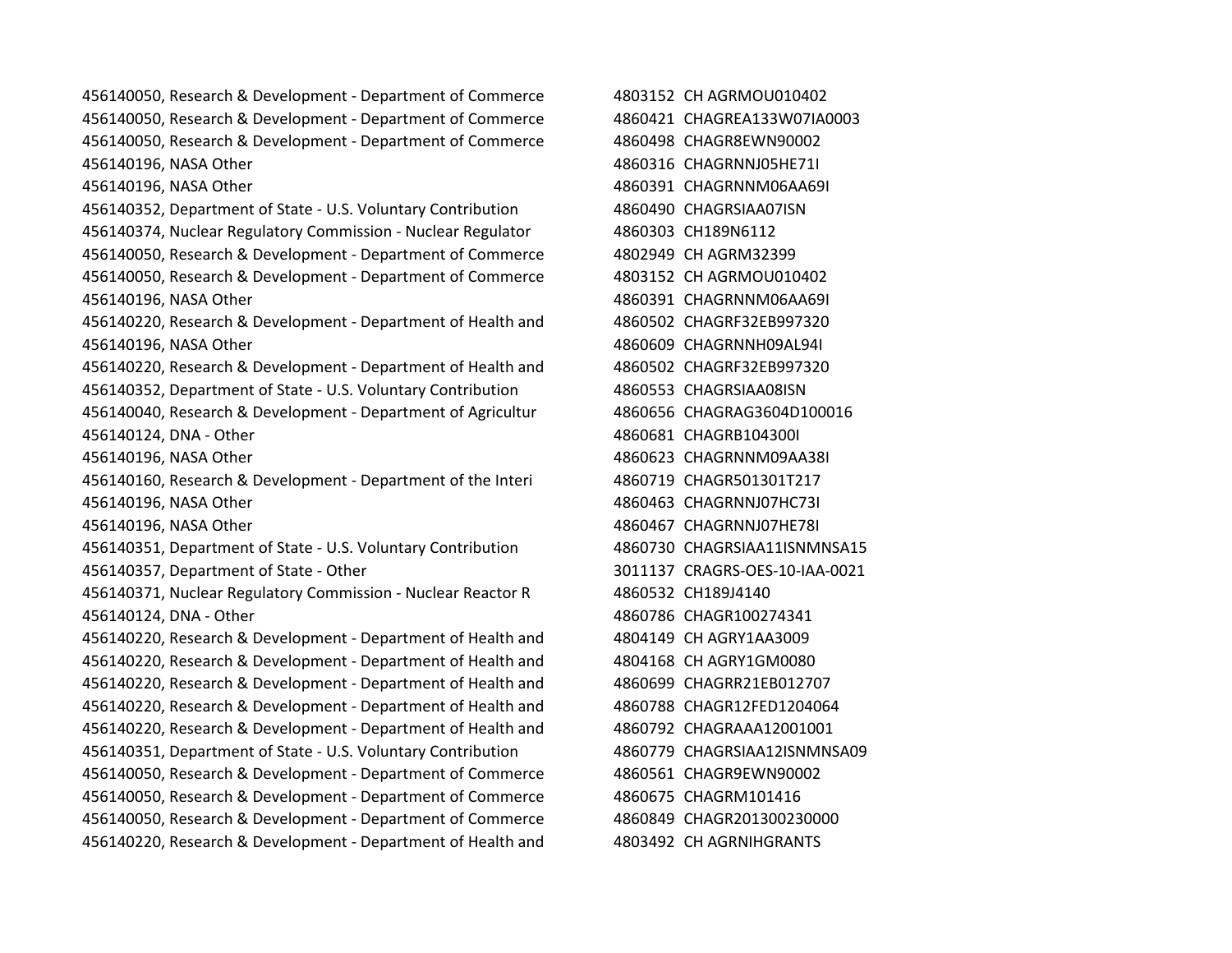456140220, Research & Development - Department of Health and 4860794 CHAGRAGM12002001 456140351, Department of State - U.S. Voluntary Contribution 4860844 CHAGRSIAA13ISNMNSA2 456140352, Department of State - U.S. Voluntary Contribution 4860796 CHAGRSIAA12ISNCTR01 456140050, Research & Development - Department of Commerce 4860561 CHAGR9EWN90002 456140050, Research & Development - Department of Commerce 4860850 CHAGR20130028000001 456140220, Research & Development - Department of Health and 4803492 CH AGRNIHGRANTS 456140220, Research & Development - Department of Health and 4860836 CHAGRAGM12001001 456140220, Research & Development - Department of Health and 4860897 CHAGRR21AI113565 456140351, Department of State - U.S. Voluntary Contribution 4860917 CHAGR1931CP14Y0001-140001 456140352, Department of State - U.S. Voluntary Contribution 4860680 CHAGRSIAA10ISNCTR10 456140352, Department of State - U.S. Voluntary Contribution 4860918 CHAGR1931CM14Y0004-140001 456140357, Department of State - Other 3010549 CRAGRS-OES-09-IAA-0022 456140357, Department of State - Other 4860877 CHAGR14FINOGA0121 456140357, Department of State - Other 4860914 CHAGR1931BH13Y0002-0001 456140358, Other Federal Agencies 3011110 CRAGRS-OES-10-IAA-0024 - Climate Redi 456140358, Other Federal Agencies 4860852 CHAGR017316 456140371, Nuclear Regulatory Commission - Nuclear Reactor R 4860776 CH189QBV02 456140374, Nuclear Regulatory Commission - Nuclear Regulator 4860657 CH189V6150 456140374, Nuclear Regulatory Commission - Nuclear Regulator 4860697 CH189N6796 456140050, Research & Development - Department of Commerce 4860561 CHAGR9EWN90002 456140050, Research & Development - Department of Commerce 4860959 CHAGR201300230002 456140196, NASA Other 4860745 CHAGRNNJ12HA64I 456140196, NASA Other 4860920 CHAGRRPO201503-0001 456140196, NASA Other 4860927 CHARGNNL15AA05I 456140220, Research & Development - Department of Health and 4803492 CH AGRNIHGRANTS 456140220, Research & Development - Department of Health and 4860897 CHAGRR21AI113565 456140352, Department of State - U.S. Voluntary Contribution 4860964 CHAGR1931CM15Y0007 456140357, Department of State - Other 4860914 CHAGR1931BH13Y0002-0001 456140374, Nuclear Regulatory Commission - Nuclear Regulator 4860622 CH189N6859 456140374, Nuclear Regulatory Commission - Nuclear Regulator 4860657 CH189V6150 456140374, Nuclear Regulatory Commission - Nuclear Regulator 4860678 CH189V6036 456140374, Nuclear Regulatory Commission - Nuclear Regulator 4860812 CH189V6415 456140374, Nuclear Regulatory Commission - Nuclear Regulator 4860894 CHAGRNRCHQ6014D0010 456140374, Nuclear Regulatory Commission - Nuclear Regulator 4860901 CHAGRNRCHQ6014D0012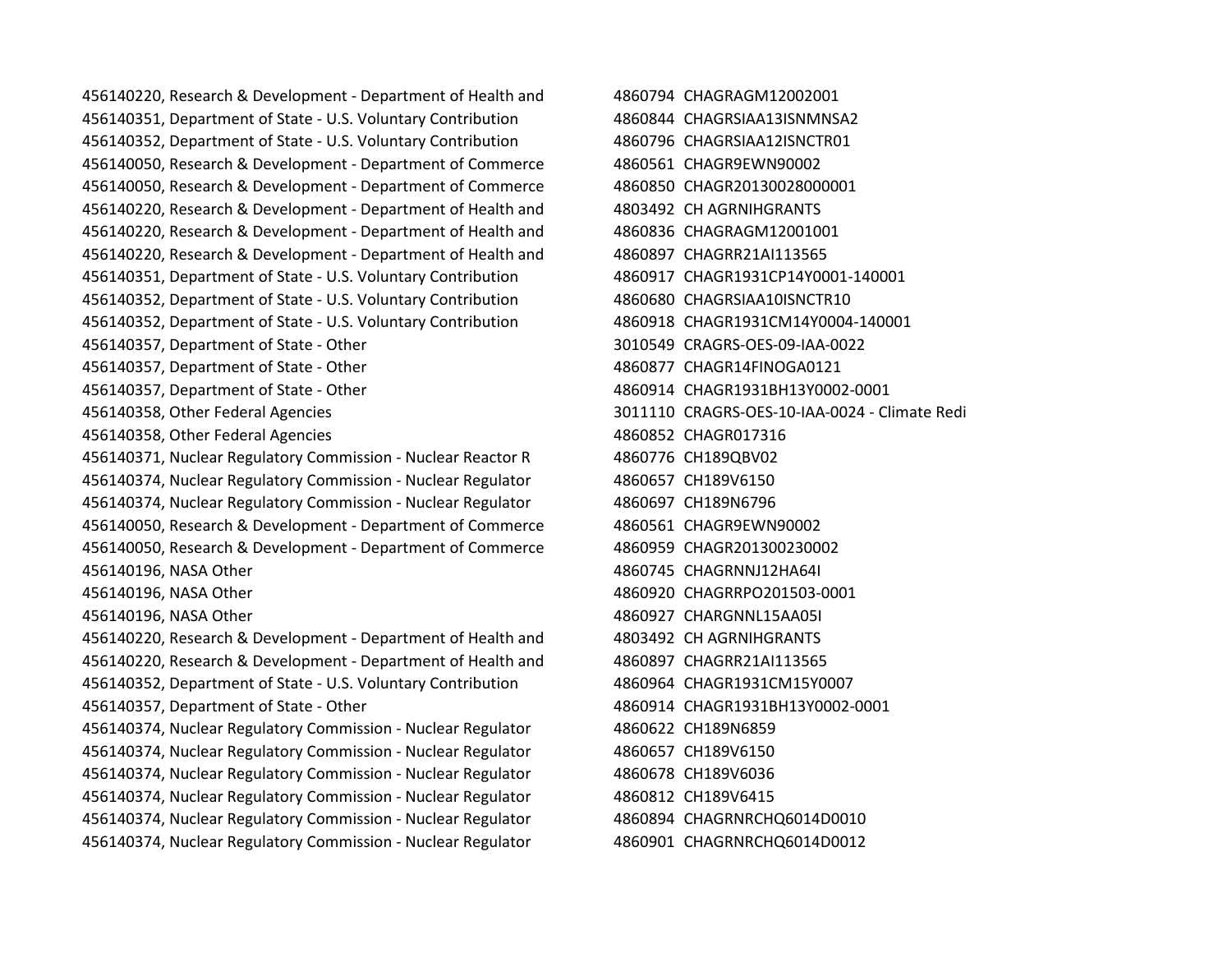| 456140374, Nuclear Regulatory Commission - Nuclear Regulator |  |
|--------------------------------------------------------------|--|
| 456140374, Nuclear Regulatory Commission - Nuclear Regulator |  |
| 456140050, Research & Development - Department of Commerce   |  |
| 456140050, Research & Development - Department of Commerce   |  |
| 456140196, NASA Other                                        |  |
| 456140196, NASA Other                                        |  |
| 456140196, NASA Other                                        |  |
| 456140196, NASA Other                                        |  |
| 456140196, NASA Other                                        |  |
| 456140196, NASA Other                                        |  |
| 456140196, NASA Other                                        |  |
| 456140196, NASA Other                                        |  |
| 456140196, NASA Other                                        |  |
| 456140220, Research & Development - Department of Health and |  |
| 456140220, Research & Development - Department of Health and |  |
| 456140351, Department of State - U.S. Voluntary Contribution |  |
| 456140351, Department of State - U.S. Voluntary Contribution |  |
| 456140354, U.S. Agency For International Development (USAID) |  |
| 456140371, Nuclear Regulatory Commission - Nuclear Reactor R |  |
| 456140371, Nuclear Regulatory Commission - Nuclear Reactor R |  |
| 456140374, Nuclear Regulatory Commission - Nuclear Regulator |  |
| 456140374, Nuclear Regulatory Commission - Nuclear Regulator |  |
| 456140374, Nuclear Regulatory Commission - Nuclear Regulator |  |
| 456140374, Nuclear Regulatory Commission - Nuclear Regulator |  |
| 456140374, Nuclear Regulatory Commission - Nuclear Regulator |  |
| 456140374, Nuclear Regulatory Commission - Nuclear Regulator |  |
| 456140374, Nuclear Regulatory Commission - Nuclear Regulator |  |
| 456140374, Nuclear Regulatory Commission - Nuclear Regulator |  |
| 456140374, Nuclear Regulatory Commission - Nuclear Regulator |  |
| 456140374, Nuclear Regulatory Commission - Nuclear Regulator |  |
| 456140375, Nuclear Regulatory Commission - Commission And St |  |
| 456140196, NASA Other                                        |  |
| 456140371, Nuclear Regulatory Commission - Nuclear Reactor R |  |

456140374, Nuclear Regulatory Commission - Nuclear Regulator 4860947 CHAGRNRCHQ6015D0013

4860911 CHAGRNRCHO6014D0024 4860913 CHAGRNRCHQ6014D0026 4860843 CHAGR20130015000000 4860974 CHAGR60NANB15D276 4860745 CHAGRNNJ12HA64I 4860920 CHAGRRPO201503-0001 4860932 CHAGRNNG14WF16I 4860942 CHAGRNNJ15HP16I 4860957 CHAGRNNL15AA13I 4860979 CHAGRNNJ16HP16I 4860991 CHAGRNNH16AC33I 4860992 CHAGRNNA16BD59I 4860995 CHAGRNNH16AC32L 4803492 CH AGRNIHGRANTS 4860902 CHAGRP41GM111244 4860970 CHAGR1931CP14Y0001 4861012 CHAGR1931CP14Y0001-160001 4860930 CHAGRAIDOFDAP1500003 4860773 CH189QBI02 4860873 CHAGRNRCHQ2514D0002 4860724 CH189V6196 4860760 CH189N6980 4860817 CH189V6400 4860846 CH189V6462 4860894 CHAGRNRCHQ6014D0010 4860901 CHAGRNRCHQ6014D0012 4860912 CHAGRNRCHQ6014D0023 4860941 CHAGRNRCHQ6015D0006 4860947 CHAGRNRCHQ6015D0013 4860948 CHAGRNRCHQ6015D0009 4860765 CH189N7510 4860979 CHAGRNNJ16HP16I 4860873 CHAGRNRCHQ2514D0002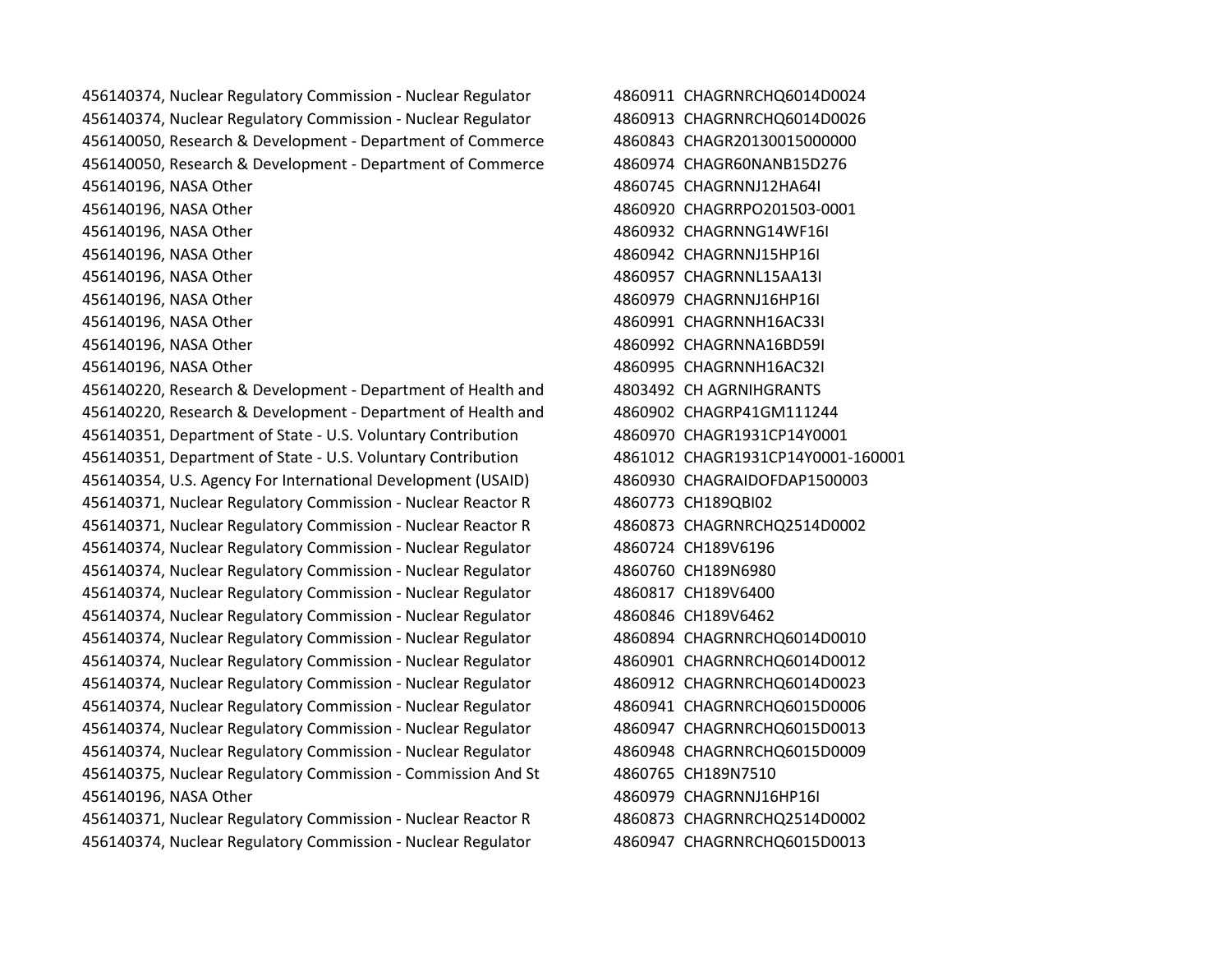| 456140375, Nuclear Regulatory Commission - Commission And St | 4860765 CH189N7510              |
|--------------------------------------------------------------|---------------------------------|
| 456140075, Army - Other                                      | 4806308 CHAGR4EDERGM670         |
| 456140086, Navy - Other                                      | 4860274 CHAGRN0002405MP70325    |
| 456140124, DNA - Other                                       | 4860301 CHAGR054043I            |
| 456140086, Navy - Other                                      | 4860345 CHAGRN0001406IP20042    |
| 456140086, Navy - Other                                      | 4860374 CHAGRDSAM60386          |
| 45614036B, Science and Technology - Other                    | 4860348 CHAGRHSHQDC06X00090     |
| 456140124, DNA - Other                                       | 4860447 CHAGRB064100I           |
| 456140063, Air Force - Other                                 | 4860461 CHAGRF3KTK77089GV01     |
| 456140124, DNA - Other                                       | 4860521 CHAGRB084415I           |
| 456140124, DNA - Other                                       | 4860545 CHAGRB084486I           |
| 456140063, Air Force - Other                                 | 4860615 CHAGRF1ATA09042G001     |
| 456140075, Army - Other                                      | 4860884 CHAGRW74RDV41125664     |
| 456140075, Army - Other                                      | 4860885 CHAGR10512931           |
| 456140357, Department of State - Other                       | 4860787 CHAGRSIAA1213ISNNADR5IN |
| 45614036B, Science and Technology - Other                    | 4841247 CHAGRHSHQDC10X00595     |
| 45614036B, Science and Technology - Other                    | 4860789 CHAGRHSHQDC12X00340     |
| 45614036B, Science and Technology - Other                    | 4860915 CHAGRHSHQPM14X00209     |
| 456140075, Army - Other                                      | 4860884 CHAGRW74RDV41125664     |
| 45614036B, Science and Technology - Other                    | 4860847 CHAGRHSHQDC13X00231     |
| 456140086, Navy - Other                                      | 4860535 CHAGRN0001408lP20092    |
| 456140086, Navy - Other                                      | 4860635 CHAGRN0001410IP20053    |
| 456140124, DNA - Other                                       | 4860637 CHAGRB094739I           |
| 456140142, Other DOD Agencies - Other                        | 4860682 CHAGREAO100000089329    |
| 45614036B, Science and Technology - Other                    | 4860658 CHAGRHSHQDC09X00050     |
| 456140086, Navy - Other                                      | 4860694 CHAGRN0001411IP20054    |
| 456140124, DNA - Other                                       | 4860698 CHAGRB114386I           |
| 456140124, DNA - Other                                       | 4860713 CHAGR114417I            |
| 456140124, DNA - Other                                       | 4860716 CHAGR114413I            |
| 45614036B, Science and Technology - Other                    | 4860604 CHAGRHSHQDC09X00627     |
| 456140086, Navy - Other                                      | 4860751 CHAGRN0001412lP20065    |
| 456140357, Department of State - Other                       | 4860787 CHAGRSIAA1213ISNNADR5IN |
| 45614036B, Science and Technology - Other                    | 4860604 CHAGRHSHQDC09X00627     |
| 45614036B, Science and Technology - Other                    | 4860643 CHAGRHSHQDC10X00063     |
|                                                              |                                 |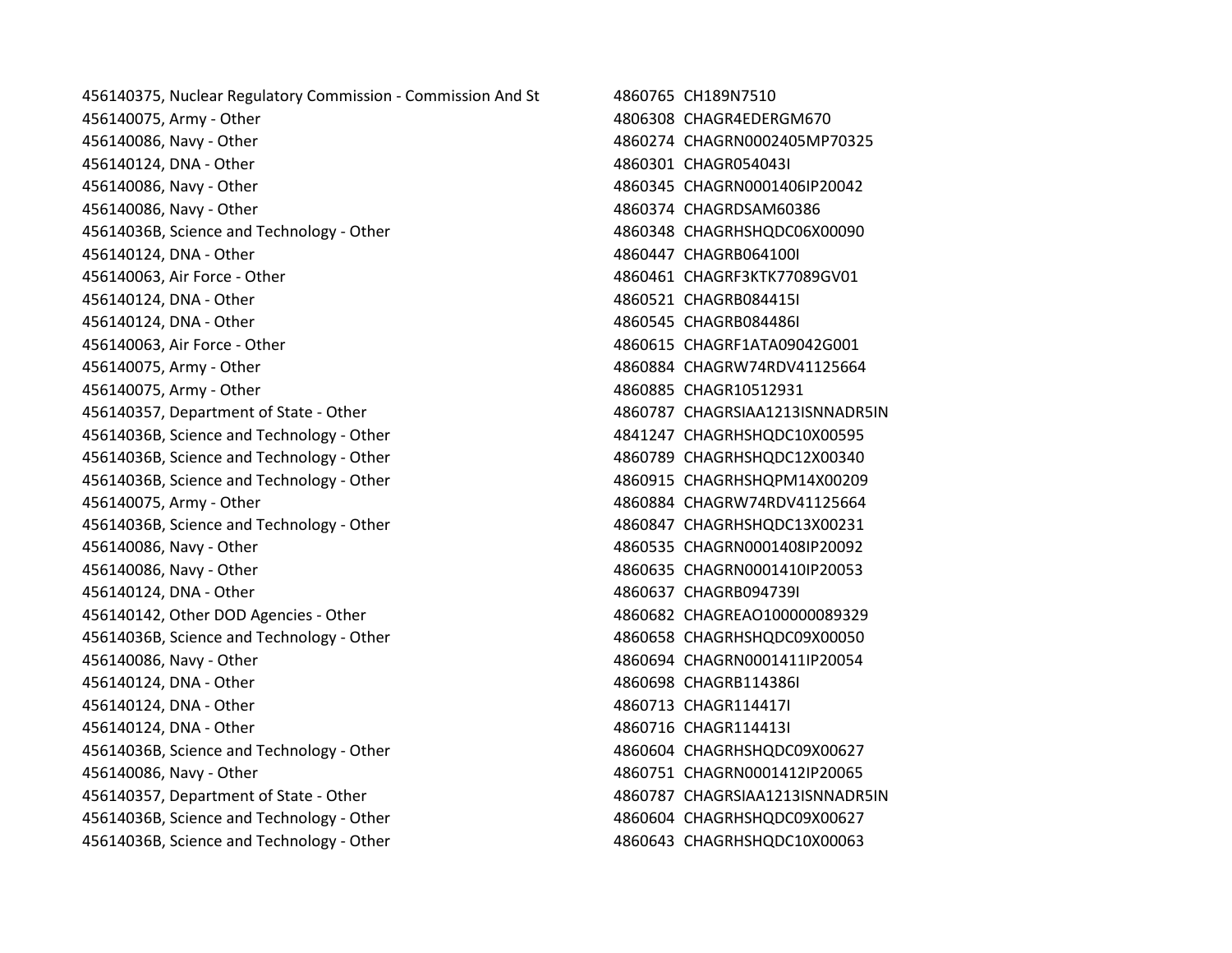45614036B, Science and Technology - Other 4860789 CHAGRHSHQDC12X00340 456140063, Air Force - Other 4860791 CHAGRFIATA02185G0001 456140075, Army - Other 4860967 CHAGR10769280 456140086, Navy - Other 4860938 CHAGRN0017315IP00032 456140124, DNA - Other 4860855 CHAGR1002710731 45614036B, Science and Technology - Other 4842545 CHAGRHSHQPM15X00168 45614036B, Science and Technology - Other 4860923 CHARGHSHQPM14X-00162 45614036B, Science and Technology - Other 4860933 CHAGRHSHQPM15X00025 45614036B, Science and Technology - Other 4860960 CHAGRHSHQDC15X00146 456140124, DNA - Other 4861006 CHAGR1002721193 456140142, Other DOD Agencies - Other 4861013 CHAGRNID8G16196GS21 45614036B, Science and Technology - Other 4842534 CHAGRHSHQDC15X00132 45614036B, Science and Technology - Other 4860960 CHAGRHSHQDC15X00146 45614036B, Science and Technology - Other 4860994 CHAGRHSHQPM16X00081 45614036B, Science and Technology - Other 4860997 CHAGRHSHQPM16X00080 45614036B, Science and Technology - Other 4861002 CHAGRHSHQPM16X00180 45614036B, Science and Technology - Other 4861005 CHAGRHSHQDN16X00027 45614036B, Science and Technology - Other 4861008 CHAGRHSHQDN16X00024 456140358, Other Federal Agencies 4861011 CHAGRGX0012648-BNL 456140357, Department of State - Other 3011110 CRAGRS-OES-10-IAA-0024 - Climate Redi 456140357, Department of State - Other 3012882 CRAGR 19318814Y0007-140001 456140357, Department of State - Other 3012199 CRAGR-S-OES-12-IA-0010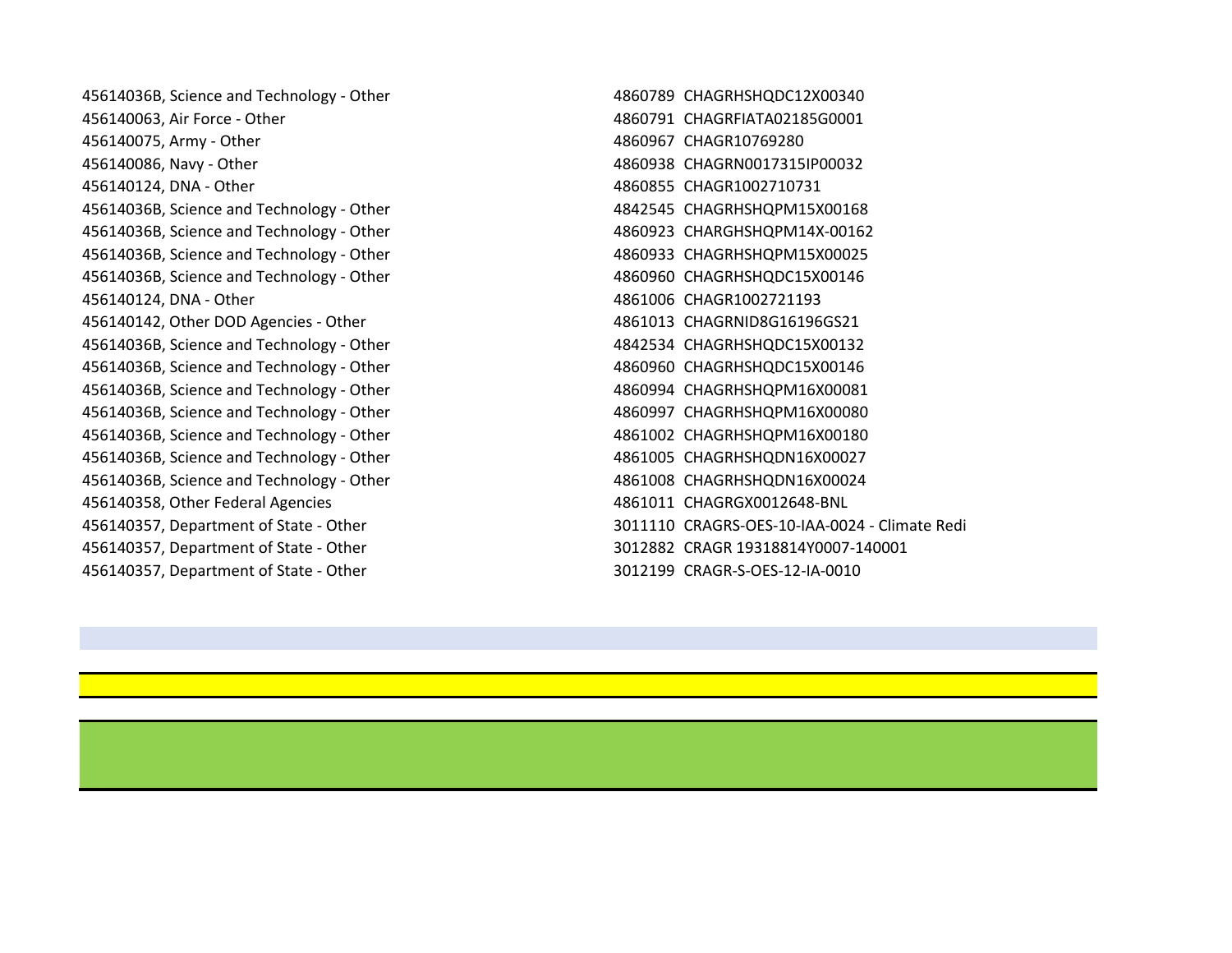| Local       | Local                   | Beginning    | <b>Budget</b> | <b>Budget</b> | <b>Budget</b> | Total        |
|-------------|-------------------------|--------------|---------------|---------------|---------------|--------------|
| Use         | Use                     | Uncosted     | Authority     | Authority     | Authority     | Available    |
|             | Code                    | Obligations  | Previous      | Change        | Revised       |              |
| $\mathbf 0$ | Default Local Use Value | \$72.36      | \$0.00        | \$0.00        | \$0.00        | \$72.36      |
| 0           | Default Local Use Value | \$316.17     | \$0.00        | \$0.00        | \$0.00        | \$316.17     |
| 0           | Default Local Use Value | \$12.58      | \$0.00        | \$0.00        | \$0.00        | \$12.58      |
| 0           | Default Local Use Value | \$2,532.20   | \$0.00        | \$0.00        | \$0.00        | \$2,532.20   |
| 0           | Default Local Use Value | \$7,826.04   | \$0.00        | \$0.00        | \$0.00        | \$7,826.04   |
| 0           | Default Local Use Value | \$132.52     | \$0.00        | \$0.00        | \$0.00        | \$132.52     |
| 0           | Default Local Use Value | \$258.04     | \$0.00        | \$0.00        | \$0.00        | \$258.04     |
| 0           | Default Local Use Value | \$271.59     | \$0.00        | \$0.00        | \$0.00        | \$271.59     |
| 0           | Default Local Use Value | \$2,193.60   | \$0.00        | \$0.00        | \$0.00        | \$2,193.60   |
| 0           | Default Local Use Value | \$527,491.57 | \$0.00        | \$0.00        | \$0.00        | \$527,491.57 |
| 0           | Default Local Use Value | \$108.32     | \$0.00        | \$0.00        | \$0.00        | \$108.32     |
| 0           | Default Local Use Value | \$16,355.37  | \$0.00        | \$0.00        | \$0.00        | \$16,355.37  |
| 0           | Default Local Use Value | \$10,071.02  | \$0.00        | \$0.00        | \$0.00        | \$10,071.02  |
| 0           | Default Local Use Value | \$394,234.20 | \$0.00        | \$0.00        | \$0.00        | \$394,234.20 |
| 0           | Default Local Use Value | \$43,756.46  | \$0.00        | \$0.00        | \$0.00        | \$43,756.46  |
| 0           | Default Local Use Value | \$166.79     | \$0.00        | \$0.00        | \$0.00        | \$166.79     |
| 0           | Default Local Use Value | \$0.01       | \$0.00        | \$0.00        | \$0.00        | \$0.01       |
| 0           | Default Local Use Value | \$133.81     | \$0.00        | \$0.00        | \$0.00        | \$133.81     |
| 0           | Default Local Use Value | \$0.01       | \$0.00        | \$0.00        | \$0.00        | \$0.01       |
| 0           | Default Local Use Value | \$145.88     | \$0.00        | \$0.00        | \$0.00        | \$145.88     |
| 0           | Default Local Use Value | \$662.75     | \$0.00        | \$0.00        | \$0.00        | \$662.75     |
| 0           | Default Local Use Value | \$385.54     | \$0.00        | \$0.00        | \$0.00        | \$385.54     |
| 0           | Default Local Use Value | \$50.65      | \$0.00        | \$0.00        | \$0.00        | \$50.65      |
| 0           | Default Local Use Value | \$1,673.69   | \$0.00        | \$0.00        | \$0.00        | \$1,673.69   |
| 0           | Default Local Use Value | \$95.26      | \$0.00        | \$0.00        | \$0.00        | \$95.26      |
| 0           | Default Local Use Value | \$175.17     | \$0.00        | \$0.00        | \$0.00        | \$175.17     |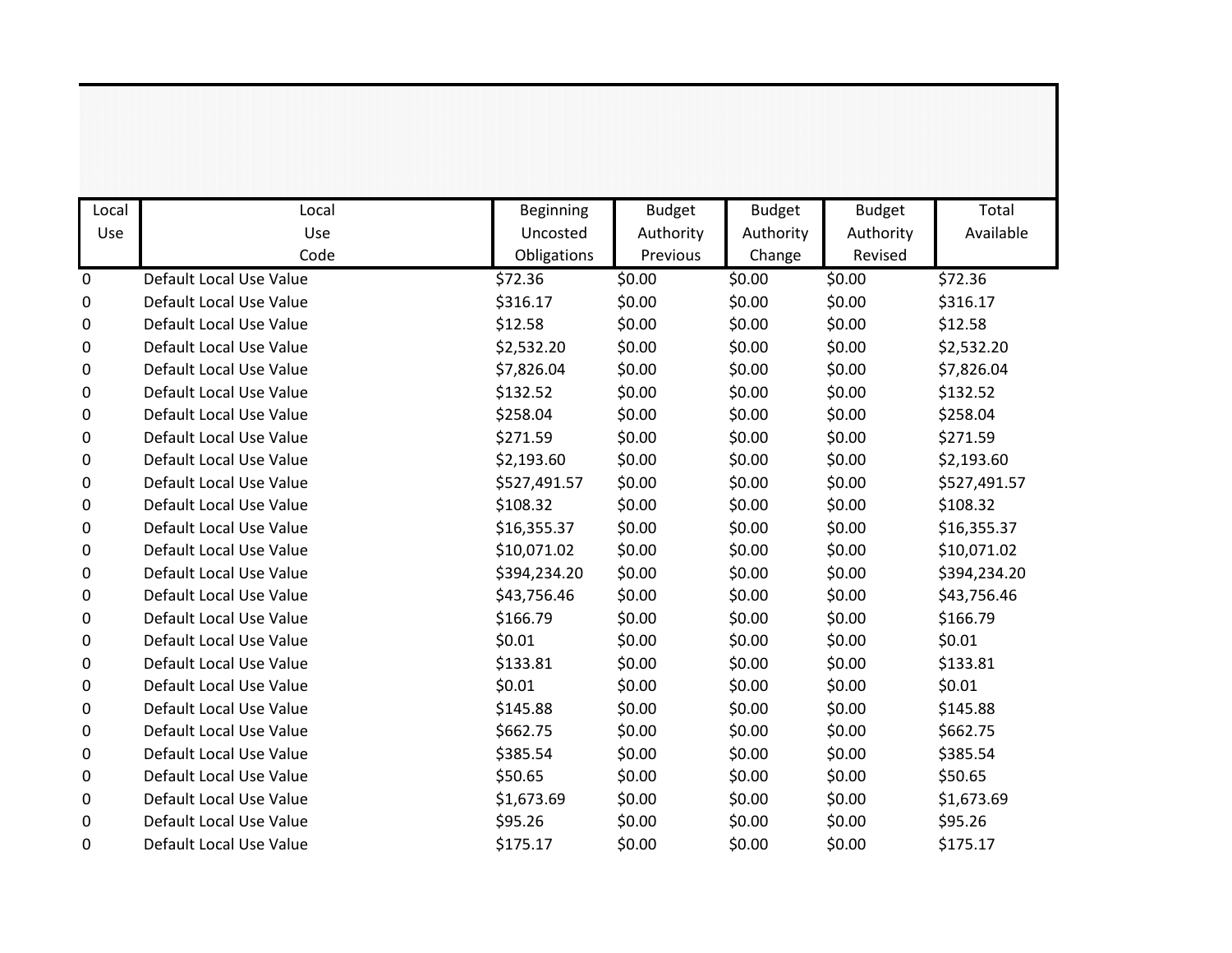| 0 | Default Local Use Value | \$163,777.03 | \$0.00 | \$0.00 | \$0.00 | \$163,777.03 |
|---|-------------------------|--------------|--------|--------|--------|--------------|
| 0 | Default Local Use Value | \$413.99     | \$0.00 | \$0.00 | \$0.00 | \$413.99     |
| 0 | Default Local Use Value | \$0.04       | \$0.00 | \$0.00 | \$0.00 | \$0.04       |
| 0 | Default Local Use Value | \$20,870.32  | \$0.00 | \$0.00 | \$0.00 | \$20,870.32  |
| 0 | Default Local Use Value | \$229.09     | \$0.00 | \$0.00 | \$0.00 | \$229.09     |
| 0 | Default Local Use Value | \$46.59      | \$0.00 | \$0.00 | \$0.00 | \$46.59      |
| 0 | Default Local Use Value | \$0.02       | \$0.00 | \$0.00 | \$0.00 | \$0.02\$     |
| 0 | Default Local Use Value | \$509,058.59 | \$0.00 | \$0.00 | \$0.00 | \$509,058.59 |
| 0 | Default Local Use Value | \$97,087.38  | \$0.00 | \$0.00 | \$0.00 | \$97,087.38  |
| 0 | Default Local Use Value | \$1,378.14   | \$0.00 | \$0.00 | \$0.00 | \$1,378.14   |
| 0 | Default Local Use Value | \$11,278.07  | \$0.00 | \$0.00 | \$0.00 | \$11,278.07  |
| 0 | Default Local Use Value | \$3.66       | \$0.00 | \$0.00 | \$0.00 | \$3.66       |
| 0 | Default Local Use Value | \$50,054.00  | \$0.00 | \$0.00 | \$0.00 | \$50,054.00  |
| 0 | Default Local Use Value | \$39.54      | \$0.00 | \$0.00 | \$0.00 | \$39.54      |
| 0 | Default Local Use Value | \$384.38     | \$0.00 | \$0.00 | \$0.00 | \$384.38     |
| 0 | Default Local Use Value | \$72.80      | \$0.00 | \$0.00 | \$0.00 | \$72.80      |
| 0 | Default Local Use Value | \$403.69     | \$0.00 | \$0.00 | \$0.00 | \$403.69     |
| 0 | Default Local Use Value | \$0.87       | \$0.00 | \$0.00 | \$0.00 | \$0.87       |
| 0 | Default Local Use Value | \$0.26       | \$0.00 | \$0.00 | \$0.00 | \$0.26       |
| 0 | Default Local Use Value | \$360,508.07 | \$0.00 | \$0.00 | \$0.00 | \$360,508.07 |
| 0 | Default Local Use Value | \$1,843.62   | \$0.00 | \$0.00 | \$0.00 | \$1,843.62   |
| 0 | Default Local Use Value | \$6.34       | \$0.00 | \$0.00 | \$0.00 | \$6.34       |
| 0 | Default Local Use Value | \$3,429.21   | \$0.00 | \$0.00 | \$0.00 | \$3,429.21   |
| 0 | Default Local Use Value | \$200,671.97 | \$0.00 | \$0.00 | \$0.00 | \$200,671.97 |
| 0 | Default Local Use Value | \$4,499.65   | \$0.00 | \$0.00 | \$0.00 | \$4,499.65   |
| 0 | Default Local Use Value | \$3,309.73   | \$0.00 | \$0.00 | \$0.00 | \$3,309.73   |
| 0 | Default Local Use Value | \$12,417.93  | \$0.00 | \$0.00 | \$0.00 | \$12,417.93  |
| 0 | Default Local Use Value | \$152,272.29 | \$0.00 | \$0.00 | \$0.00 | \$152,272.29 |
| 0 | Default Local Use Value | \$35,616.06  | \$0.00 | \$0.00 | \$0.00 | \$35,616.06  |
| 0 | Default Local Use Value | \$422,331.19 | \$0.00 | \$0.00 | \$0.00 | \$422,331.19 |
| 0 | Default Local Use Value | \$11,462.70  | \$0.00 | \$0.00 | \$0.00 | \$11,462.70  |
| 0 | Default Local Use Value | \$19,422.33  | \$0.00 | \$0.00 | \$0.00 | \$19,422.33  |
| 0 | Default Local Use Value | \$2,007.03   | \$0.00 | \$0.00 | \$0.00 | \$2,007.03   |
| 0 | Default Local Use Value | \$181,639.35 | \$0.00 | \$0.00 | \$0.00 | \$181,639.35 |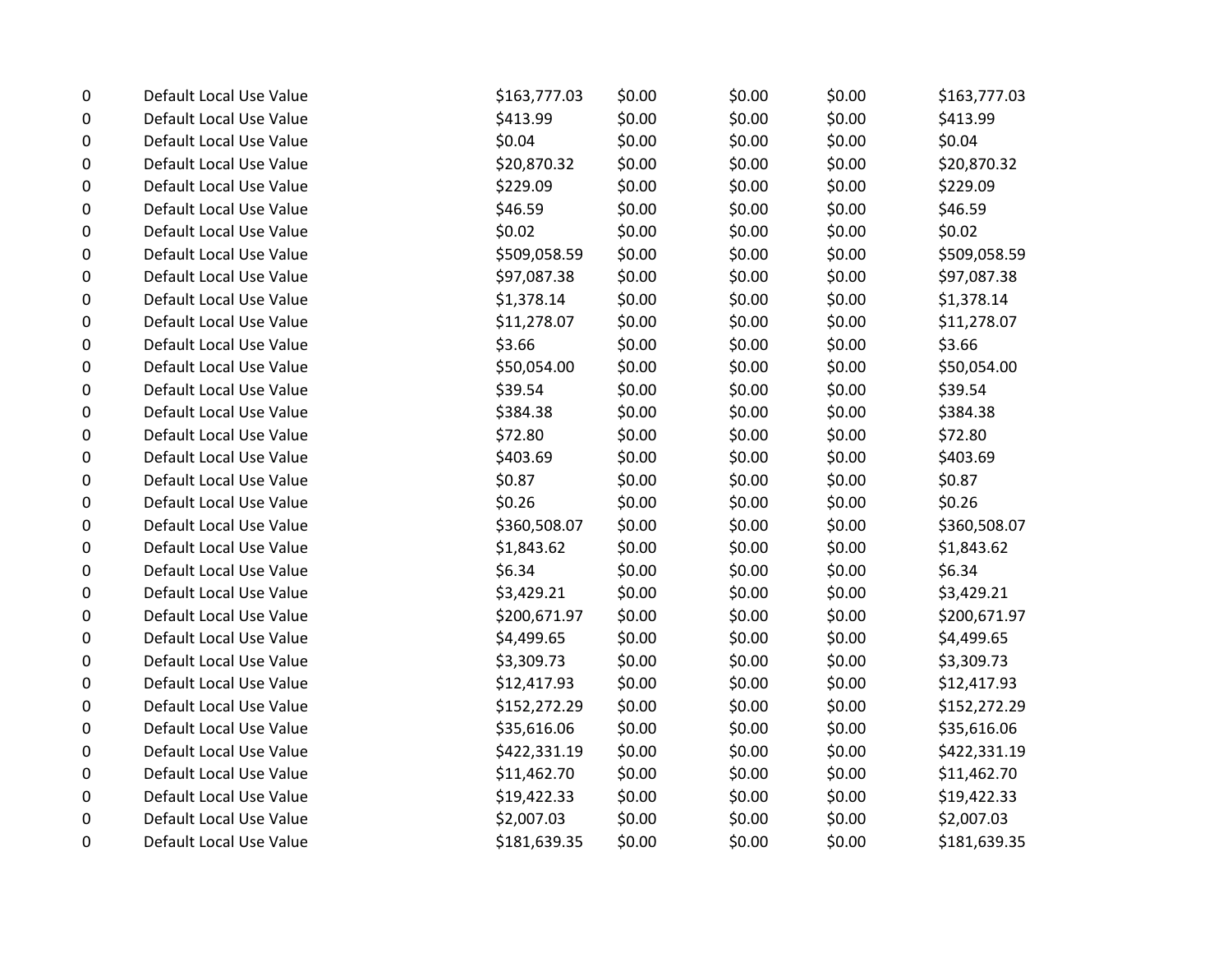| $\pmb{0}$ | Default Local Use Value | \$784,306.85   | \$0.00 | \$0.00 | \$0.00 | \$784,306.85   |
|-----------|-------------------------|----------------|--------|--------|--------|----------------|
| 0         | Default Local Use Value | \$2,146,007.82 | \$0.00 | \$0.00 | \$0.00 | \$2,146,007.82 |
| 0         | Default Local Use Value | \$623.41       | \$0.00 | \$0.00 | \$0.00 | \$623.41       |
| 0         | Default Local Use Value | \$8,737.52     | \$0.00 | \$0.00 | \$0.00 | \$8,737.52     |
| 0         | Default Local Use Value | \$72,377.31    | \$0.00 | \$0.00 | \$0.00 | \$72,377.31    |
| 0         | Default Local Use Value | \$828,632.00   | \$0.00 | \$0.00 | \$0.00 | \$828,632.00   |
| 0         | Default Local Use Value | \$767.68       | \$0.00 | \$0.00 | \$0.00 | \$767.68       |
| 0         | Default Local Use Value | \$59,436.80    | \$0.00 | \$0.00 | \$0.00 | \$59,436.80    |
| 0         | Default Local Use Value | \$3,526,178.49 | \$0.00 | \$0.00 | \$0.00 | \$3,526,178.49 |
| 0         | Default Local Use Value | \$17,189.30    | \$0.00 | \$0.00 | \$0.00 | \$17,189.30    |
| 0         | Default Local Use Value | \$11,604.39    | \$0.00 | \$0.00 | \$0.00 | \$11,604.39    |
| 0         | Default Local Use Value | \$211.96       | \$0.00 | \$0.00 | \$0.00 | \$211.96       |
| 0         | Default Local Use Value | \$26,008.75    | \$0.00 | \$0.00 | \$0.00 | \$26,008.75    |
| 0         | Default Local Use Value | \$6,708.87     | \$0.00 | \$0.00 | \$0.00 | \$6,708.87     |
| $\pmb{0}$ | Default Local Use Value | \$121.25       | \$0.00 | \$0.00 | \$0.00 | \$121.25       |
| 0         | Default Local Use Value | \$83,084.91    | \$0.00 | \$0.00 | \$0.00 | \$83,084.91    |
| 0         | Default Local Use Value | \$9,993.07     | \$0.00 | \$0.00 | \$0.00 | \$9,993.07     |
| 0         | Default Local Use Value | \$29,137.54    | \$0.00 | \$0.00 | \$0.00 | \$29,137.54    |
| 0         | Default Local Use Value | \$67,304.85    | \$0.00 | \$0.00 | \$0.00 | \$67,304.85    |
| 0         | Default Local Use Value | \$1.29         | \$0.00 | \$0.00 | \$0.00 | \$1.29         |
| 0         | Default Local Use Value | \$47,049.87    | \$0.00 | \$0.00 | \$0.00 | \$47,049.87    |
| 0         | Default Local Use Value | \$226,651.05   | \$0.00 | \$0.00 | \$0.00 | \$226,651.05   |
| 0         | Default Local Use Value | \$7,506.19     | \$0.00 | \$0.00 | \$0.00 | \$7,506.19     |
| 0         | Default Local Use Value | \$354.45       | \$0.00 | \$0.00 | \$0.00 | \$354.45       |
| 0         | Default Local Use Value | \$822,752.00   | \$0.00 | \$0.00 | \$0.00 | \$822,752.00   |
| 0         | Default Local Use Value | \$236,160.00   | \$0.00 | \$0.00 | \$0.00 | \$236,160.00   |
| 0         | Default Local Use Value | \$369,265.26   | \$0.00 | \$0.00 | \$0.00 | \$369,265.26   |
| 0         | Default Local Use Value | \$260.99       | \$0.00 | \$0.00 | \$0.00 | \$260.99       |
| 0         | Default Local Use Value | \$561.39       | \$0.00 | \$0.00 | \$0.00 | \$561.39       |
| 0         | Default Local Use Value | \$9,708.74     | \$0.00 | \$0.00 | \$0.00 | \$9,708.74     |
| 0         | Default Local Use Value | \$3,085.77     | \$0.00 | \$0.00 | \$0.00 | \$3,085.77     |
| 0         | Default Local Use Value | \$94.63        | \$0.00 | \$0.00 | \$0.00 | \$94.63        |
| 0         | Default Local Use Value | \$85,446.78    | \$0.00 | \$0.00 | \$0.00 | \$85,446.78    |
| 0         | Default Local Use Value | \$17,462.48    | \$0.00 | \$0.00 | \$0.00 | \$17,462.48    |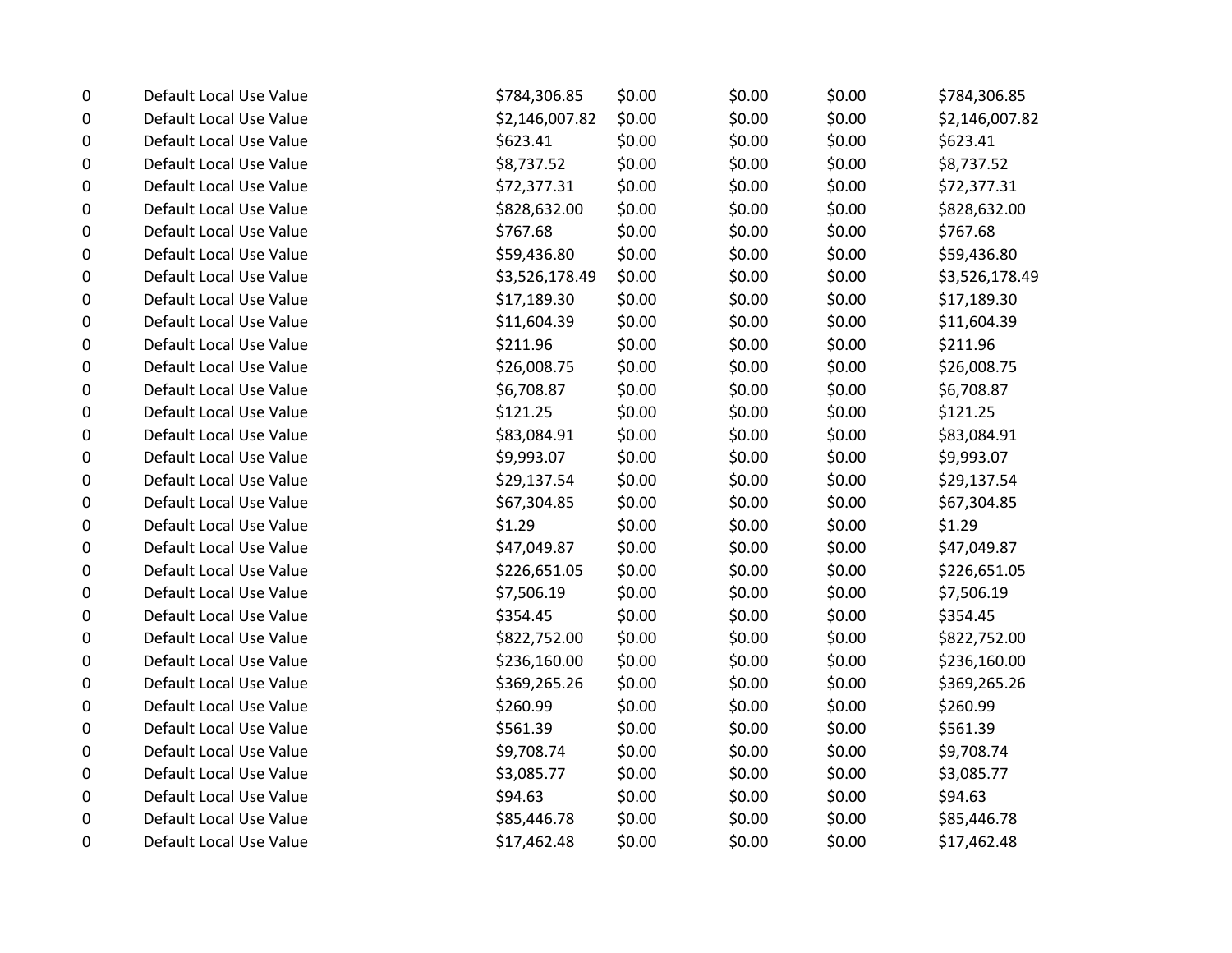| 0 | Default Local Use Value | \$54,016.06    | \$0.00         | \$0.00      | \$0.00         | \$54,016.06    |
|---|-------------------------|----------------|----------------|-------------|----------------|----------------|
| 0 | Default Local Use Value | \$151.73       | \$0.00         | \$0.00      | \$0.00         | \$151.73       |
| 0 | Default Local Use Value | \$4,163,036.69 | \$0.00         | \$0.00      | \$0.00         | \$4,163,036.69 |
| 0 | Default Local Use Value | \$0.01         | \$0.00         | \$0.00      | \$0.00         | \$0.01         |
| 0 | Default Local Use Value | \$97,087.38    | \$0.00         | \$0.00      | \$0.00         | \$97,087.38    |
| 0 | Default Local Use Value | \$38,834.95    | \$0.00         | \$0.00      | \$0.00         | \$38,834.95    |
| 0 | Default Local Use Value | \$468.39       | \$0.00         | \$0.00      | \$0.00         | \$468.39       |
| 0 | Default Local Use Value | \$44,319.97    | \$0.00         | \$0.00      | \$0.00         | \$44,319.97    |
| 0 | Default Local Use Value | \$1,554.98     | \$0.00         | \$0.00      | \$0.00         | \$1,554.98     |
| 0 | Default Local Use Value | \$2,230,518.21 | \$0.00         | \$0.00      | \$0.00         | \$2,230,518.21 |
| 0 | Default Local Use Value | \$47,986.62    | \$0.00         | \$0.00      | \$0.00         | \$47,986.62    |
| 0 | Default Local Use Value | \$4,068.54     | \$0.00         | \$0.00      | \$0.00         | \$4,068.54     |
| 0 | Default Local Use Value | \$25,958.30    | \$0.00         | \$0.00      | \$0.00         | \$25,958.30    |
| 0 | Default Local Use Value | \$455,077.00   | \$0.00         | \$0.00      | \$0.00         | \$455,077.00   |
| 0 | Default Local Use Value | \$2,661,274.80 | \$0.00         | \$0.00      | \$0.00         | \$2,661,274.80 |
| 0 | Default Local Use Value | \$4,429,967.46 | \$0.00         | \$0.00      | \$0.00         | \$4,429,967.46 |
| 0 | Default Local Use Value | \$7,800,000.00 | \$0.00         | \$0.00      | \$0.00         | \$7,800,000.00 |
| 0 | Default Local Use Value | \$412,997.74   | \$0.00         | \$0.00      | \$0.00         | \$412,997.74   |
| 0 | Default Local Use Value | \$215,187.79   | \$0.00         | \$0.00      | \$0.00         | \$215,187.79   |
| 0 | Default Local Use Value | \$2,265,436.99 | \$0.00         | \$0.00      | \$0.00         | \$2,265,436.99 |
| 0 | Default Local Use Value | \$3,761.11     | \$0.00         | \$0.00      | \$0.00         | \$3,761.11     |
| 0 | Default Local Use Value | \$62,911.03    | \$0.00         | \$0.00      | \$0.00         | \$62,911.03    |
| 0 | Default Local Use Value | \$1,737.71     | \$0.00         | \$0.00      | \$0.00         | \$1,737.71     |
| 0 | Default Local Use Value | \$200.29       | \$0.00         | \$0.00      | \$0.00         | \$200.29       |
| 0 | Default Local Use Value | \$144,163.11   | \$0.00         | \$0.00      | \$0.00         | \$144,163.11   |
| 0 | Default Local Use Value | \$28,048.54    | \$0.00         | \$0.00      | \$0.00         | \$28,048.54    |
| 0 | Default Local Use Value | \$8,972.89     | \$0.00         | \$0.00      | \$0.00         | \$8,972.89     |
| 0 | Default Local Use Value | \$242,078.92   | \$0.00         | \$0.00      | \$0.00         | \$242,078.92   |
| 0 | Default Local Use Value | \$21,779.72    | \$0.00         | \$0.00      | \$0.00         | \$21,779.72    |
| 0 | Default Local Use Value | \$107,398.78   | \$0.00         | \$0.00      | \$0.00         | \$107,398.78   |
| 0 | Default Local Use Value | \$822,843.93   | \$0.00         | \$0.00      | \$0.00         | \$822,843.93   |
| 0 | Default Local Use Value | \$0.00         | \$1,460,068.19 | \$0.00      | \$1,460,068.19 | \$1,460,068.19 |
| 0 | Default Local Use Value | \$0.00         | \$0.00         | \$48,543.69 | \$48,543.69    | \$48,543.69    |
| 0 | Default Local Use Value | \$0.00         | \$0.00         | \$10,679.61 | \$10,679.61    | \$10,679.61    |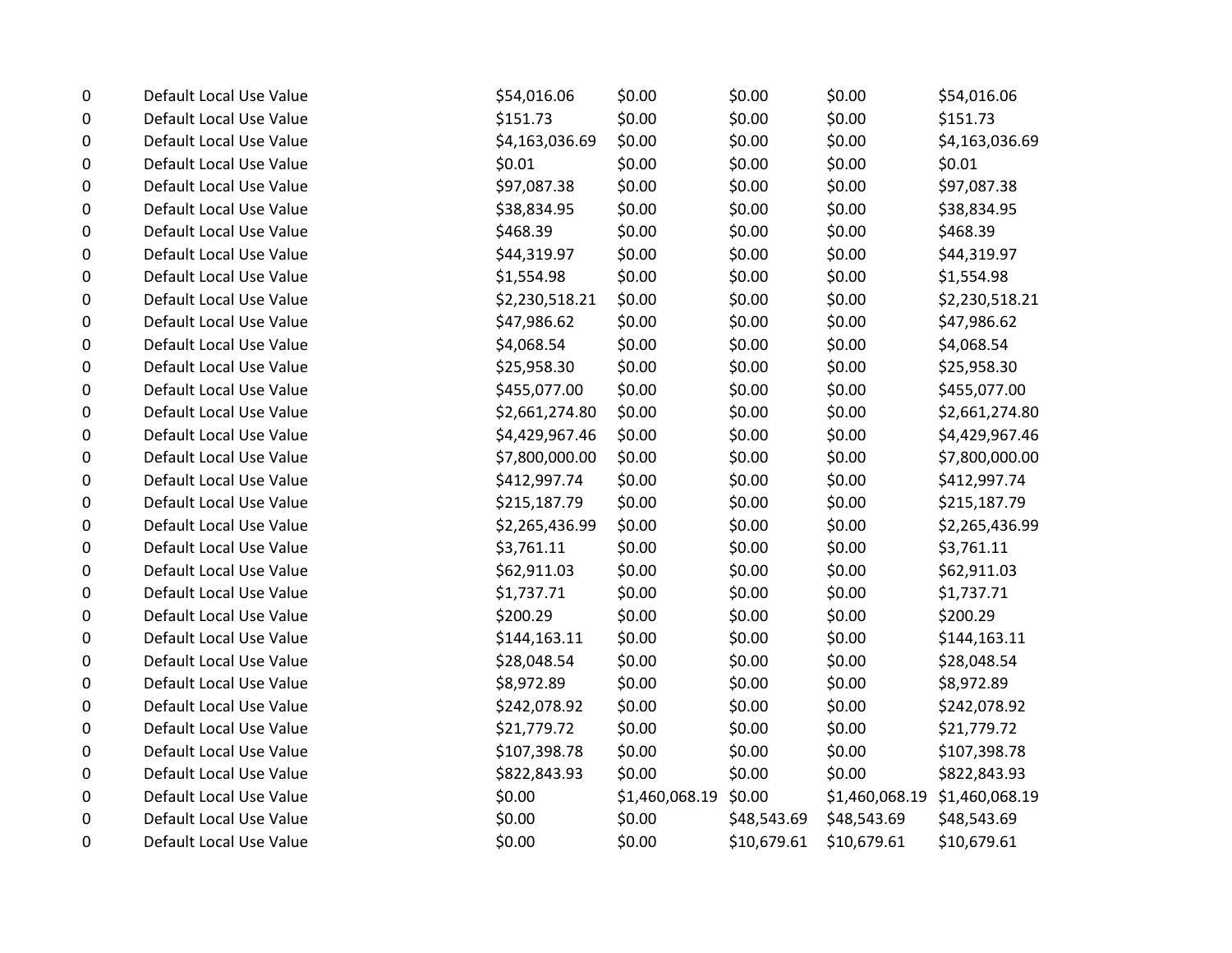| 0 | Default Local Use Value | \$0.00       | \$0.00 |        | \$242,718.45 \$242,718.45 | \$242,718.45 |
|---|-------------------------|--------------|--------|--------|---------------------------|--------------|
| 0 | Default Local Use Value | \$252.20     | \$0.00 | \$0.00 | \$0.00                    | \$252.20     |
| 0 | Default Local Use Value | \$90.80      | \$0.00 | \$0.00 | \$0.00                    | \$90.80      |
| 0 | Default Local Use Value | \$40.30      | \$0.00 | \$0.00 | \$0.00                    | \$40.30      |
| 0 | Default Local Use Value | \$2,468.42   | \$0.00 | \$0.00 | \$0.00                    | \$2,468.42   |
| 0 | Default Local Use Value | \$9,500.40   | \$0.00 | \$0.00 | \$0.00                    | \$9,500.40   |
| 0 | Default Local Use Value | \$516.93     | \$0.00 | \$0.00 | \$0.00                    | \$516.93     |
| 0 | Default Local Use Value | \$759.55     | \$0.00 | \$0.00 | \$0.00                    | \$759.55     |
| 0 | Default Local Use Value | \$121.67     | \$0.00 | \$0.00 | \$0.00                    | \$121.67     |
| 0 | Default Local Use Value | \$1,977.80   | \$0.00 | \$0.00 | \$0.00                    | \$1,977.80   |
| 0 | Default Local Use Value | \$43.04      | \$0.00 | \$0.00 | \$0.00                    | \$43.04      |
| 0 | Default Local Use Value | \$8.15       | \$0.00 | \$0.00 | \$0.00                    | \$8.15       |
| 0 | Default Local Use Value | \$199,247.13 | \$0.00 | \$0.00 | \$0.00                    | \$199,247.13 |
| 0 | Default Local Use Value | \$1,650.49   | \$0.00 | \$0.00 | \$0.00                    | \$1,650.49   |
| 0 | Default Local Use Value | \$16,850.98  | \$0.00 | \$0.00 | \$0.00                    | \$16,850.98  |
| 0 | Default Local Use Value | \$4,212.25   | \$0.00 | \$0.00 | \$0.00                    | \$4,212.25   |
| 0 | Default Local Use Value | \$3,429.15   | \$0.00 | \$0.00 | \$0.00                    | \$3,429.15   |
| 0 | Default Local Use Value | \$15,314.81  | \$0.00 | \$0.00 | \$0.00                    | \$15,314.81  |
| 0 | Default Local Use Value | \$97,087.38  | \$0.00 | \$0.00 | \$0.00                    | \$97,087.38  |
| 0 | Default Local Use Value | \$33,978.70  | \$0.00 | \$0.00 | \$0.00                    | \$33,978.70  |
| 0 | Default Local Use Value | \$1.63       | \$0.00 | \$0.00 | \$0.00                    | \$1.63       |
| 0 | Default Local Use Value | \$1,834.82   | \$0.00 | \$0.00 | \$0.00                    | \$1,834.82   |
| 0 | Default Local Use Value | \$738.21     | \$0.00 | \$0.00 | \$0.00                    | \$738.21     |
| 0 | Default Local Use Value | \$1,372.48   | \$0.00 | \$0.00 | \$0.00                    | \$1,372.48   |
| 0 | Default Local Use Value | \$0.42       | \$0.00 | \$0.00 | \$0.00                    | \$0.42       |
| 0 | Default Local Use Value | \$2,572.20   | \$0.00 | \$0.00 | \$0.00                    | \$2,572.20   |
| 0 | Default Local Use Value | \$232.09     | \$0.00 | \$0.00 | \$0.00                    | \$232.09     |
| 0 | Default Local Use Value | \$76.14      | \$0.00 | \$0.00 | \$0.00                    | \$76.14      |
| 0 | Default Local Use Value | \$6,766.21   | \$0.00 | \$0.00 | \$0.00                    | \$6,766.21   |
| 0 | Default Local Use Value | \$25,454.80  | \$0.00 | \$0.00 | \$0.00                    | \$25,454.80  |
| 0 | Default Local Use Value | \$12,675.15  | \$0.00 | \$0.00 | \$0.00                    | \$12,675.15  |
| 0 | Default Local Use Value | \$0.01       | \$0.00 | \$0.00 | \$0.00                    | \$0.01       |
| 0 | Default Local Use Value | \$20,000.00  | \$0.00 | \$0.00 | \$0.00                    | \$20,000.00  |
| 0 | Default Local Use Value | \$7,027.90   | \$0.00 | \$0.00 | \$0.00                    | \$7,027.90   |